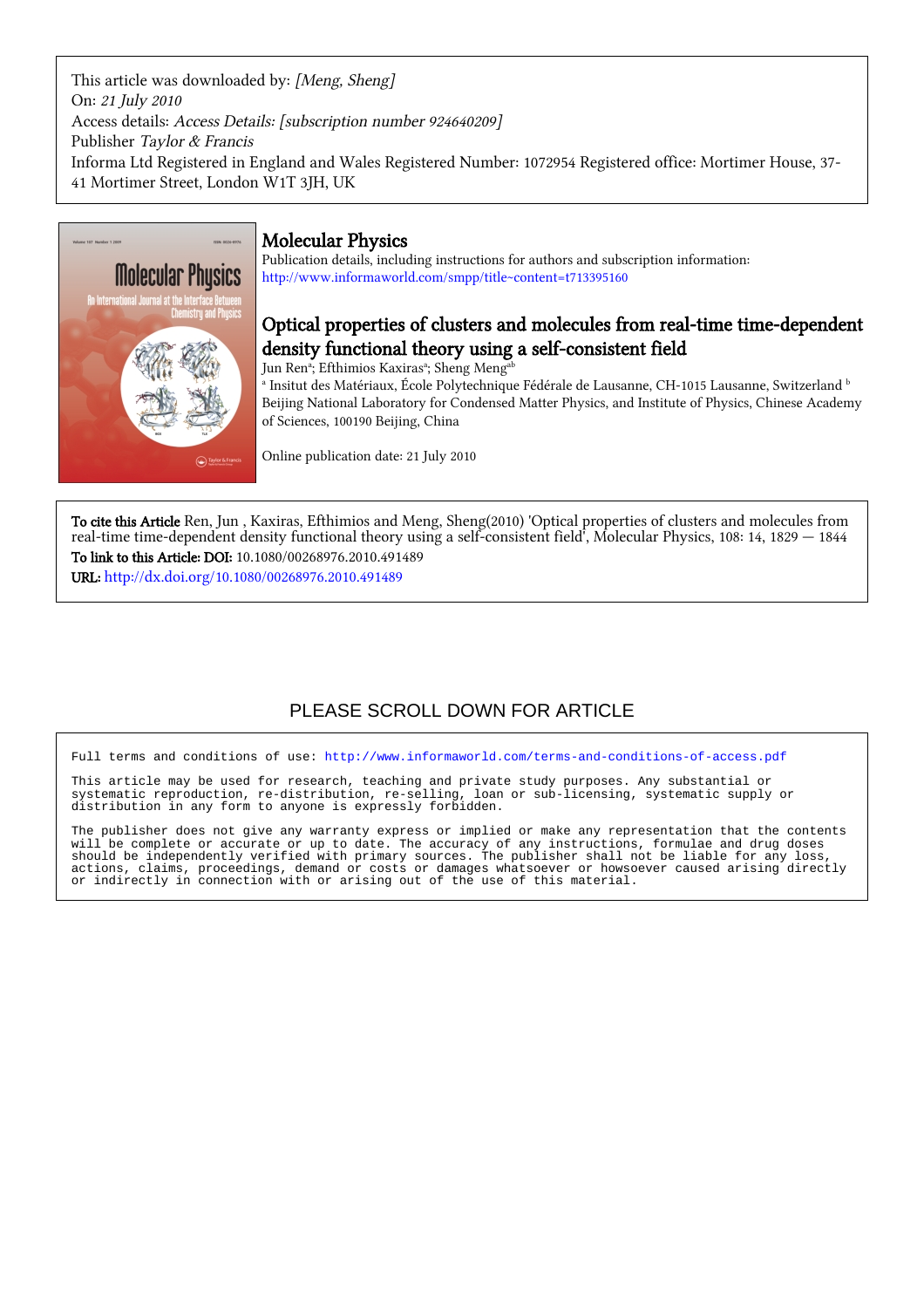

# RESEARCH ARTICLE

# Optical properties of clusters and molecules from real-time time-dependent density functional theory using a self-consistent field

Jun Ren<sup>a</sup>, Efthimios Kaxiras<sup>a\*</sup> and Sheng Meng<sup>ab\*</sup>

<sup>a</sup>Insitut des Matériaux, École Polytechnique Fédérale de Lausanne, CH-1015 Lausanne, Switzerland;<br>b Rejing National Laboratory for Condensed Matter Physics, and Institute of Physics, Chinese Academy of S <sup>b</sup>Beijing National Laboratory for Condensed Matter Physics, and Institute of Physics, Chinese Academy of Sciences, 100190 Beijing, China

(Received 4 December 2009; final version received 30 April 2010)

We present a detailed study of optical absorption spectra of finite-size structures, using a method based on time-dependent density-functional theory (TDDFT), which involves a self-consistent field for the propagation of the Kohn–Sham wavefunctions in real-time. Although our approach does not provide a straightforward assignment of absorption features to corresponding transitions between Kohn–Sham orbitals, as is the case in frequency-domain TDDFT methods, it allows the use of larger timesteps while conserving total energy and maintaining stable dipole moment oscillations. These features enable us to study larger systems more efficiently. We demonstrate the efficiency of our method by applying it to a hydrogen-terminated silicon cluster consisting of 364 atoms, with and without P impurities. For cases where direct comparison to experiment can be made, we reproduce the absorption features of fifteen small molecules  $[N_2, O_2, O_3, NO_2, N_2O, NH_3, H_2O, H_2CO$  $H_2CO_3$ ,  $CO_2$ ,  $CH_4$ ,  $C_2H_2$ ,  $C_2H_4$ ,  $C_2H_6$ ,  $C_6H_6$ ] and find generally good agreement with experimental measurements. Our results are useful for the detection and the determination of orientation of these molecules.

Keywords: optical absorption; TDDFT; nanoclusters; molecules

#### 1. Introduction

Optical excitation of finite-size structures like molecules and clusters is one of the most fundamental and versatile methods for investigating their structure and stability, since experimental measurements can be linked to the electronic structure by careful analysis of the excitation spectrum. An ideal approach would employ a consistent theoretical framework and computational parameters to obtain the optical properties of systems of any size and composition. Such a general method is not currently available. Methods that can obtain very accurately the optical properties of very small systems of limited compositional variability do exist, but these methods cannot be applied to large systems because of their very high computational cost, which often scales exponentially with (or as a very large power of ) system size. Methods that can handle large systems usually have to rely on approximations that sacrifice accuracy for the sake of efficiency, and can access the general trends of optical excitations but often cannot reproduce the details which are crucial for small systems. In this work we present an alternative approach bridging these two extremes, which should be a useful tool for investigating the optical properties of a wide range of finite-size structures.

In order to validate our approach, we apply it to the study of the optical properties of a representative group of small molecules, for which accurate experimental measurements exist. Application to a large atomic cluster, consisting of 220 Si and 144 H atoms, is also reported to demonstrate its efficiency. The optical properties of the molecules we chose to study are actually intrinsically interesting for a variety of reasons. Small molecules encountered in either high concentration  $(N_2, O_2, H_2O, CO_2)$  or low concentration  $(O_3, NO_2, NO, formaldehyde)$  in the Earth's atmosphere, play an important role in shielding living organisms from harmful solar ultraviolet (UV) radiation reaching the Earth's surface [1–3]; these molecules also play a role in modifying the composition of the atmosphere [4–7]. Some small hydrocarbons, including methane, ethane, acetylene, ethylene, and benzene, are crucial in the photochemistry of the Earth's upper atmosphere [6,8] and in various industrial applications. The UV absorption of these molecules is of particular interest, since they are activated under UV light.

Theoretical studies, based on *ab initio* quantum chemistry approaches, can easily provide a complete description of the energies, geometries, and dynamics of excited states of these small molecules with sufficient

<sup>\*</sup>Corresponding authors. Emails: efthimios.kaxiras@epfl.ch; smeng@iphy.ac.cn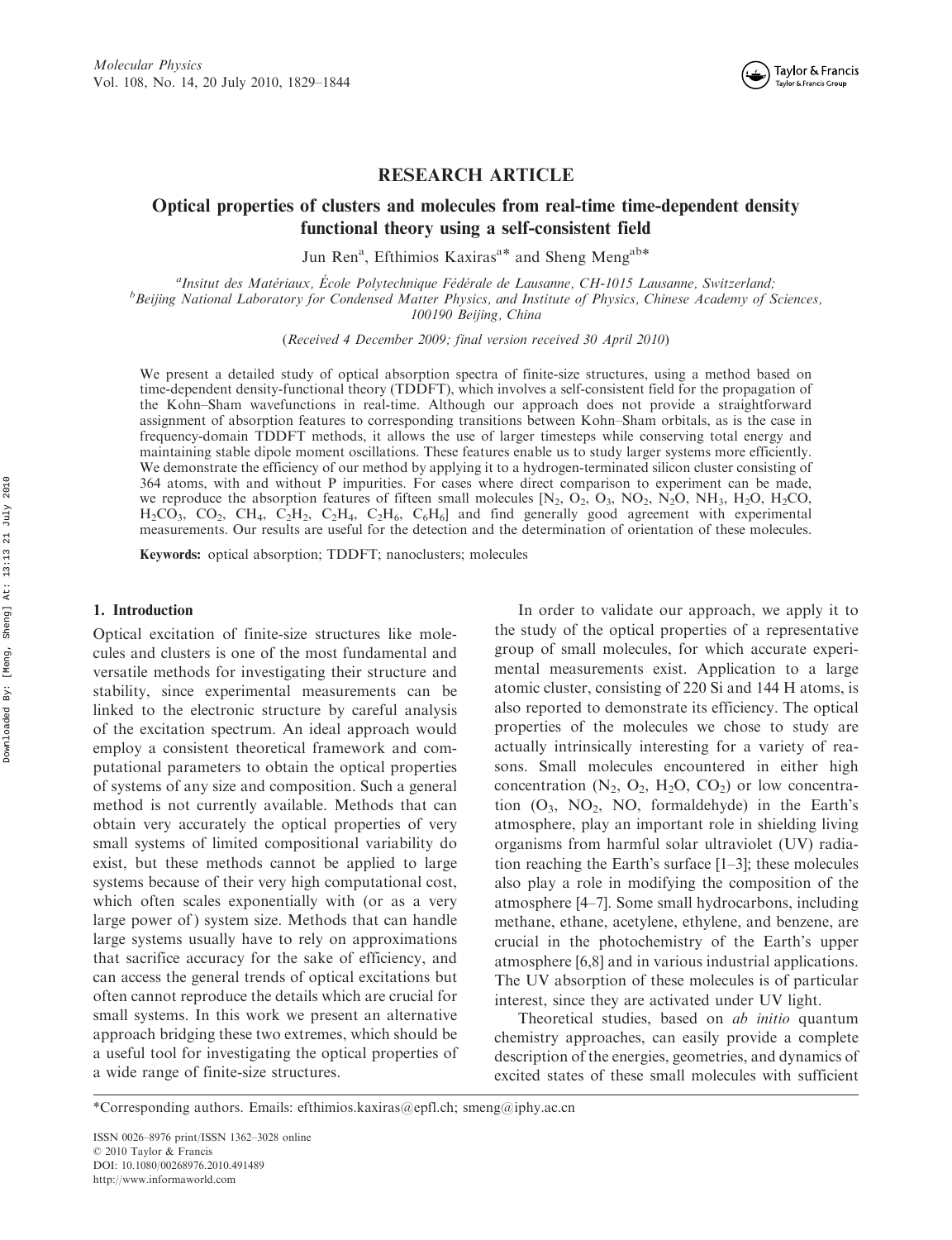accuracy and at a reasonable computational cost, without invoking any important approximations. Examples of such methods are configuration interaction (CI) [9], coupled cluster (CC) [10], and complete active space perturbation theory (CASPT) [11]. While the majority of previous such theoretical studies of small molecules focus on their atomic structure and electronic properties, some calculations of their excited states and photoabsorption spectra have also been reported [12]. These studies typically compare the excitation energies with experimental values but do not provide a detailed analysis of the relationship between absorption peaks and the corresponding electronic structure. As mentioned, these methods cannot usually be applied to large systems containing more than  $\sim$ 100 atoms.

An alternative approach employs density functional theory (DFT) and its time-dependent version (TDDFT). Although an exact formulation, DFT/TDDFT in practical usage has to invoke approximations of the exchange-correlation effects among electrons [14–16]. The adiabatic approximation is usually employed in TDDFT approaches, and this is also the case in the present work. Compared to the high-level, computationally demanding methods, TDDFT in its current form has spectral accuracy close to that of the quantum chemical approaches (for example, CASPT, with exceptions in cases of charge transfer and multiple excitations) [13,17], and computational cost scaling as  $O(N^3)$  with N being the size of system, which is better than time-dependent Hartree–Fock theory [18,19]. We note here that the current form of TDDFT with adiabatic local or semilocal approximations does not offer an improvement over DFT description of excited states involving charge transfer, which is long ranged in nature, and double excitations [19,20]. Traditionally, TDDFT calculations are performed in the frequency domain [20–23] within the linear response approximation to an external field of a given frequency. The absorption spectra and oscillator strength are obtained by calculating the poles of the density–density response function. This approach has proven very successful in reproducing the observed vertical excitation energies and oscillator strength of small molecules, and has been pursued extensively in the last decade with various approximations for the exchange-correlation energy functionals [24–27] and types of basis-sets [25,28–30]. It has also been compared to different types of quantum chemistry methods [20,30,31]. In these cases, excited states in a small energy range, typically up to  $\sim$ 10 eV, are calculated, since at higher excitation energies the number of fictitious electron–hole pairs increases significantly and the

frequency-domain TDDFT calculations become very difficult. Some fundamentals and application examples, together with a perspective on future challenges in TDDFT are provided in [32].

In contrast to the frequency-domain formulation of TDDFT, real-time propagation of wavefunctions [33–36] can produce the full absorption spectrum by a single calculation, albeit at the cost of a large number of propagation timesteps [33–35]. This type of TDDFT implementation for full-spectrum calculations has already been introduced by Rocca et al. [37]. In addition, a real-time approach has the advantage of automatically including non-linear effects since it does not rely on perturbation theory. A practical problem in real-time TDDFT calculations for finite-size structures, especially for polar ones such as water and ammonia, is that the electron density is very sensitive to the external field so that a very small timestep is needed to ensure the conservation of the total energy. In our approach we solve this problem by imposing a time-dependent selfconsistent condition during the time evolution of Kohn–Sham (KS) wavefuctions. TDDFT simulations with a self-consistent field (SCF) are not new, and have been applied to electron dynamics [34] and implied in general procedures [35]. However, they have seldom been used for optical calculations [38] and their applicability in this domain has not been carefully examined. Here we apply this approach to the calculation of photoabsorption spectra of small molecules and demonstrate that it improves the efficiency of TDDFT without affecting its accuracy, thus making it feasible to explore efficiently a wide range of systems.

All of the optical absorption peaks for the molecules we studied are located in the region from 80 to  $250 \text{ nm}$  (15.5 to 4.96 eV), except for  $NO<sub>2</sub>$  whose spectrum has a small peak around 367 nm (3.38 eV). We emphasise that our work does not focus on improving the accuracy of calculated excited energies for the selected molecules, which have already been the subject of extensive, higher level quantum chemistry calculations [24,26,30,31]. Therefore, an exhaustive comparison of the present results to previous calculations is not of interest here. Instead, we compare the overall features of our spectra with experimentally measured ones in a wide energy range (3–15 eV) and concentrate on the prominent absorption peaks (bright) rather than less important features (dark). Through these results, we elucidate the relationship between the optical absorption bands and the corresponding state transitions, based on calculated wavefunctions and transition dipole moments (TDM). The calculated TDM can be used to identify the molecules and their orientation based on electronic or optical information from each transition channel. Our results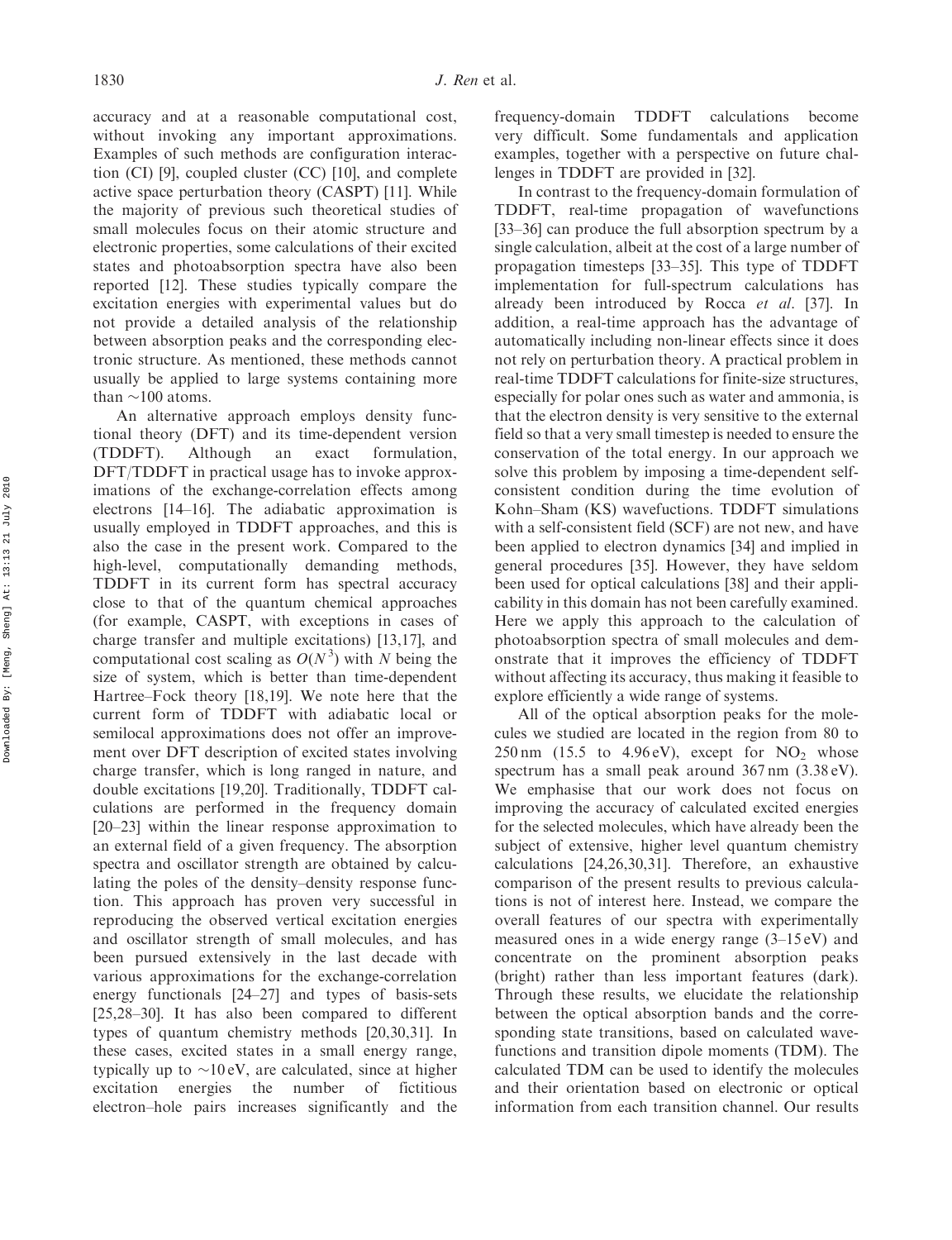provide a consistent reference point for comparison with optical absorption spectra measured in experiments, with which they are in generally good agreement. When possible, the calculated spectrum is also compared with previous TDDFT-based theoretical studies, which confirms that the accuracy of our approach is comparable to that of similar methods.

### 2. Computational methods

The first-principles calculations were carried out with the SIESTA code [40]. We use pseudopotentials of the Troullier–Martins type [41] to model the atomic cores, and the Ceperley–Alder form [42] of the local density approximation for the exchange-correlation functional, as parameterised by Perdew and Zunger [43]. Periodic boundary conditions with box sizes of  $7-13 \text{ Å}$  to minimise interactions with periodic images are employed to calculate Hartree energies. Larger unit cells do not alter our results due to the localised nature of atomic basis. An auxiliary real space grid equivalent to a plane-wave cutoff of 100 Ry is used. For geometry optimisation, a structure is considered fully relaxed when the magnitude of forces on the atoms is smaller than  $0.01 \text{ eV} \text{Å}^{-1}$ . We use a basis of double-zeta polarised orbitals. For C, the basis set includes two radial functions to represent the 2s states with confinement radii  $r_s = 5.12$  au and two additional 2p shells plus a *d*-type polarisation shell for  $p$  electrons [44] with confinement radii  $r_p = r_p^{\text{Pol.}} = 6.25$  au, so that the total number of basis functions for a C atom is  $2 \times 1 +$  $2 \times 3 + 1 \times 5 = 13$ . The use of additional polarisation orbitals is necessary, since d polarisation functions are essential for TDDFT excitation energy calculations [30]. For N atoms we use a similar basis of 13 orbitals, including two  $2s$  shells, two  $2p$  shells, and a d orbital for p-electron polarisation with radii  $r_s = 4.50$  au, and  $r_p = r_p^{\text{Pol.}} = 5.50$  au, respectively. The number of orbitals for O is also 13, with two 2s shells, two 2p shells, and a d polarisation shell with confinement radii  $r_s = 3.93$  au and  $r_p = r_p^{\text{Pol.}} = 4.93 \text{ au}$ , respectively. For Si and P, thirteen numerical atomic basis: two 3s shells with  $r_s = 5.01$  and 4.56 au, two 3p shells and a 4d polarisation shell with confinement radii  $r_p = r_p^{\text{Pol.}} = 6.27$  and 5.57 au, respectively, are considered. Finally, two radial shapes for the 1s orbital and a p-type polarised orbital with confinement radii  $r_s = r_s^{\text{Pol.}} = 6.05$  au are employed for H. For the systems under study it was found that inclusion of additional shells (such as C 3s orbitals) does not alter noticeably the results, nor does the partial core correction in pseudopotentials. The completeness of the basis is evident from the fact that the f-sum rule for all small molecules is in the 96–98% range.

We have modified the TDDFT scheme, used in earlier work to calculate optical absorption of small biological molecules like DNA bases [45,46] based on linear response, to include a self-consistent time propagation of the electron density. A self-consistent field has been used in TDDFT simulations of electron dynamics in small metal clusters [34] and has been proposed in general procedures of TDDFT propagation [35], but it has not been applied to the calculations of optical properties [38] and its validity and effectiveness remain unexamined. This approach, when applied to a photoabsorption calculation which is essentially within the linear response regime, proceeds as follows: at time  $t = 0$ , an initial diagonalisation step is performed to obtain the Kohn–Sham wavefunctions for each orbital under a perturbative external electric field. The resulting KS eigenstates are denoted as  $\{\phi_j(0)\},\$ where *j* is the index of the occupied states. At  $t>0$ , the external field is switched off and the KS orbitals are allowed to evolve. The time propagation of  $\{\phi_j(t)\}\$ is realised by multiplying it by the propagator  $exp(-i\mathcal{H}[\rho, t_n] \Delta t)$ , at the *n*th step  $t_n = n\Delta t$ :

$$
\phi_j(t_n + \Delta t) = \exp(-i\mathcal{H}[\rho, t_n] \Delta t) \quad \phi_j(t_n). \tag{1}
$$

Here  $H$  is the DFT single-particle hamiltonian, including the kinetic energy operator,  $-(\hbar^2/2m)\nabla^2$ , and the electron–electron, electron–ion, and ion–ion interactions;  $\rho$  is the time-dependent density of electrons,  $\rho(t) = \sum_j |\phi_j(t)|^2$ , which enters the Hartree term (electron–electron repulsion) and the exchange-correlation term of the hamiltonian. The propagation of KS orbitals is based on the variation of TDDFT action functions in the adiabatic approximation. The detailed description of the self-consistency loop was presented in [47].

The TDDFT density evolution with the self-consistency loop increases significantly the stability of the simulation, therefore a longer timestep can be used. To illustrate these features, we report the results for the optical absorption spectrum of quinone-imine, an interesting biomolecule which is a key component of melanin [48]. This molecule has a small optical gap. In Figure 1(a) we compare the total energy of this molecule as a function of time during time evolution with and without the self-consistency loop, using a relatively large timestep,  $\Delta t = 0.0102$  fs. At time  $t < 0$  there is an electric field of  $0.1 \text{ V} \text{Å}^{-1}$  applied along the short axis of the molecule, which is abruptly switched off at  $t = 0$ . In the regular time-propagation scheme without the selfconsistency loop, the larger the timestep we use, the sooner the total energy of the system diverges; for  $\Delta t = 0.0102$  fs, this occurs around  $t = 12$  fs. When selfconsistency is imposed by the scheme described above,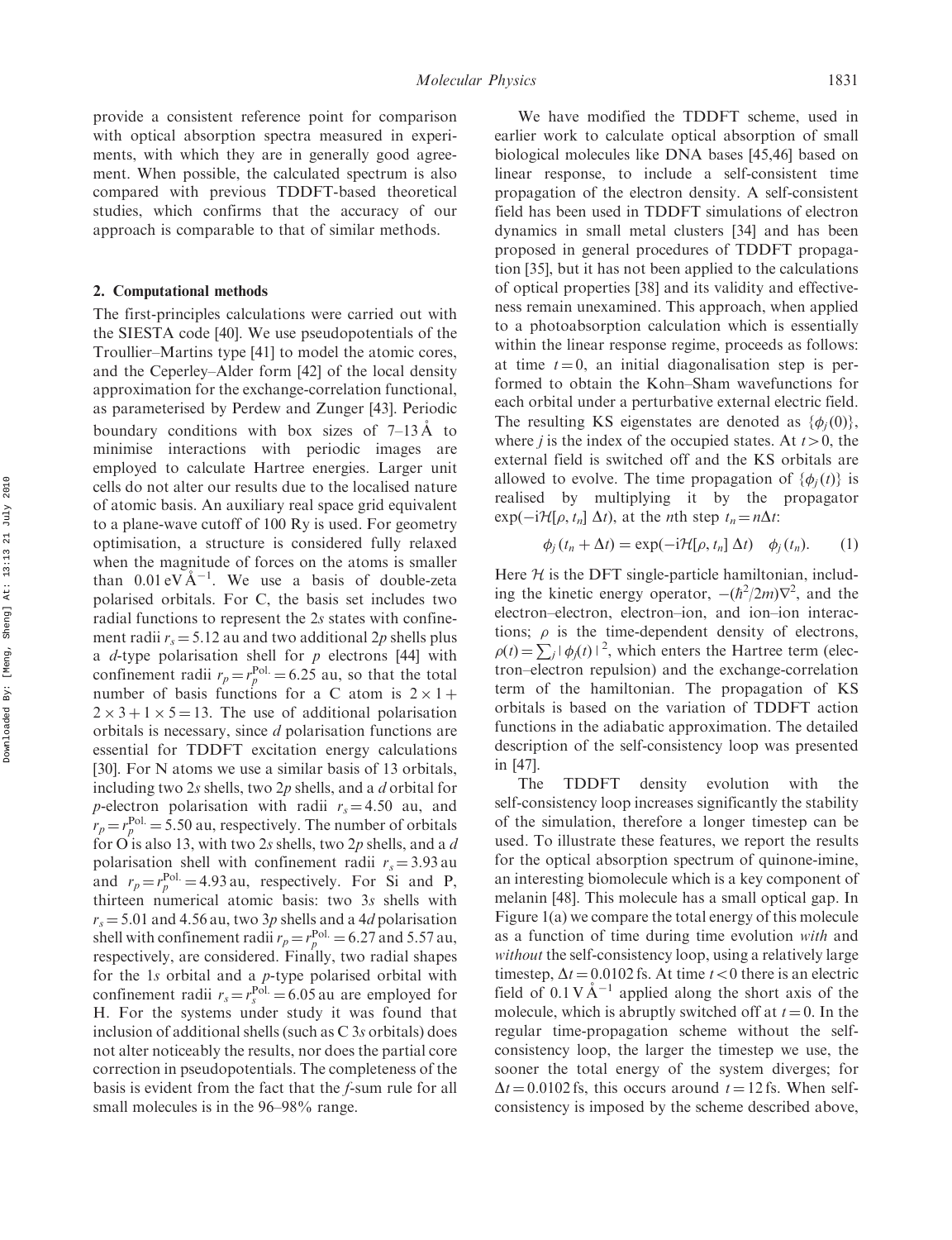

Figure 1. (a) Total energy; (b) dipole moment; and (c) optical spectrum of the quinone-imine molecule (structure shown in (c) inset), *without* (red lines) and *with* (blue lines) the self-consistency field (SCF) in TDDFT (for computational details see text).

we find that it leads to excellent total-energy conservation, with variations smaller than 1.5 meV (or 0.06% of the total energy) after 40 fs. This energy stability comes from the fact that the hamiltonian obtained with SCF,  $H(\tau)$  ( $t_n < \tau \leq t_{n+1}$ ), approximates the exact one better than the hamiltonian without SCF,  $\mathcal{H}(t_n)$ , for the time span  $(t_n, t_n + \Delta t)$ .

The TDDFT propagation with a self-consistent field also results in long-time stability of the dipole moment oscillations of the system, which is particularly important for the low energy excitations. Stable dipole moment oscillation is maintained for a time interval exceeding 40 fs with SCF, while it starts to diverge at  $t = 12$  fs without SCF (see Figure 1(b)). As a result, the optical spectrum obtained from the Fourier transform of the dipole moment evolution is well converged with SCF, while the spectrum without SCF shows broader distribution and much more noise (Figure 1(c)). Although the optical absorption of this molecule has not been directly measured, its very small optical gap of 0.9 eV (1378 nm) is consistent with the energy gap measured at  $1.2\pm0.2$  eV in melanin samples [49]. The second peak at 2.73 eV (454 nm) also agrees with the measured peak at 2.88 eV in melanin intermediates [48]. The computational cost for TDDFT with SCF is only  $\sim$ 2 times that without SCF on average. As a result, the efficiency of the optical spectrum calculation is greatly enhanced, since the self-consistency loop allows a much larger timestep (by an order of magnitude or more). Typically, self-consistency is achieved at the cost of 1–3 iterations at each timestep. In addition, the longer total time span T of the simulation without energy divergence leads to enhanced resolution  $\Delta E$  in the optical spectrum, since  $\Delta E \sim h/T$  with h being Planck's constant. On the other hand, the timestep cannot be arbitrarily large because it then washes out the fast oscillations of the dipole moment, thus removing high-energy features of the absorption spectrum.

For the optical absorbance calculation within our modified TDDFT scheme, we use the Crank–Nicholson operator [47], a timestep of  $3.4 \times$  $10^{-3}$  fs and 6107 steps to propagate the wavefunctions for all molecules, which gives an energy resolution of 0.1 eV. This would not be possible with the regular time evolution method without the self-consistency loop, since the energy diverges early and the simulation fails at different timescales for different molecules. The perturbing external electric field we add on all the molecules is 0.1 V  $\AA^{-1}$ , for  $t<0$ . For the  $O_2$  and  $NO_2$  molecules, spin polarisation is used to calculate the optical absorbance spectra. All calculations are performed in vacuum.

Frequency-domain TDDFT is often used to assign straightforwardly absorption peaks to transitions between occupied and virtual KS orbitals [21]. A proper assignment can also be obtained in realtime TDDFT by decomposing the dipole moment into contributions of each orbital [39]. Since our goal is to present a potentially useful self-consistent TDDFT approach for optical calculations of small and large finite systems, explicit assignments of absorption peaks for each molecule using the above approaches is not our focus here; instead, we use intuitive and simple ground-state transition dipole moment (TDM) calculations for such assignments to assist our understanding. We should note that this approach is based on fictitious single-particle KS orbitals to describe molecular states, therefore the reported molecular state wavefunctions, transition channels, and TDM are only valid in this context. In principle, high-level quantum chemistry methods can also be carried out for a more accurate, multi-configurational description of each molecular state.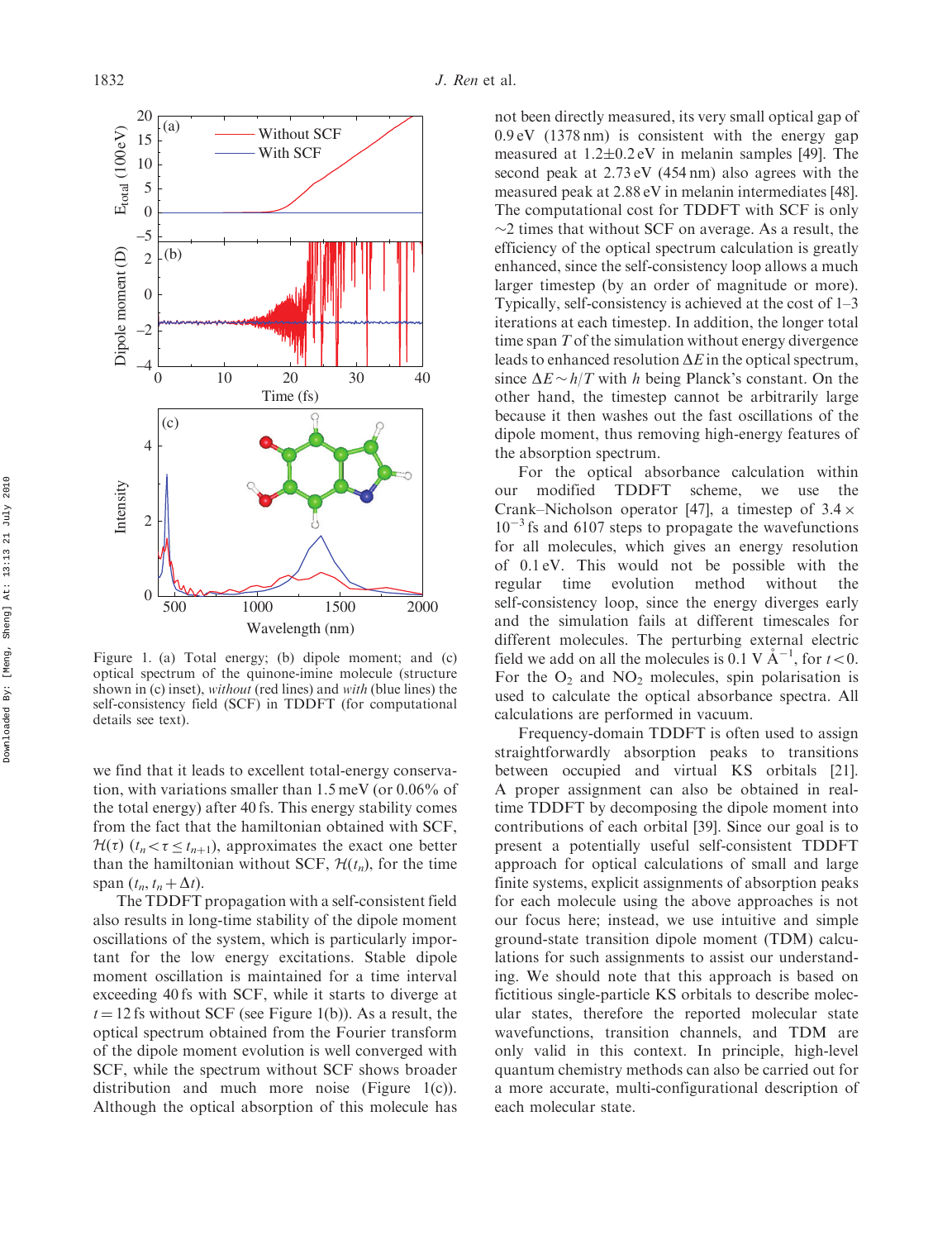In the present work, the assignment of absorption peaks obtained from TDDFT to specific excitation transitions in the molecular electronic structure was obtained by comparing to the peaks of the joint density of states weighted by the magnitude of the transition dipole moments calculated from DFT:

$$
S_{\text{DFT}}(\omega) = \frac{2m\omega}{3e^2\hbar^2} \sum_{i,j} n(\varepsilon_i)(1 - n(\varepsilon_j))\delta(\omega - \varepsilon_i - \varepsilon_j) |t_{i \to j}|^2,
$$
\n(2)

where  $S_{\text{DFT}}(\omega)$  is the optical oscillator strength based on fictitious KS orbitals,  $e$  and  $m$  are the charge and mass of the electron,  $n(\varepsilon_{i,j})$  is the occupation of the KS eigenstate  $i(j)$  with energy  $\varepsilon_{i,j}$ , with the indices i and j running over occupied and unoccupied states, respectively.  $t_{i \rightarrow i}$  is the transition dipole moment between the Kohn–Sham orbitals  $\phi_i(\mathbf{r})$  and  $\phi_j(\mathbf{r})$  in the ground-state configuration of the molecule, given by:

$$
t_{i \to j} = \langle \phi_j(\mathbf{r}) \mid \mathbf{r} \mid \phi_i(\mathbf{r}) \rangle.
$$
 (3)

The DFT calculations give main peaks of the optical absorption spectrum which exhibit a pattern similar to that obtained from the real-time TDDFT simulation. In the DFT calculation, the peak position is the energy difference between a pair of KS orbitals and the intensity is proportional to the square of the TDM. The comparison of the two spectra is discussed in more detail for the cases of the ozone and water molecules, in the following section. Through this comparison, we can clearly identify the excitation transition to which a particular peak in the TDDFT optical absorption spectrum corresponds. When the spectrum includes many closely spaced peaks this procedure becomes problematic, and one can refer to more straightforward methods discussed above, but for all the cases studied here it is a simple procedure.

#### 3. Results and discussion

We begin with an example which clearly demonstrates the computational efficiency of our self-consistency scheme through the calculation of the optical absorption spectrum of a rather large system by the present standards. We have considered a cluster that contains 220 Si atoms and 144 H atoms at the surface, which are used to saturate the Si dangling bonds, in an approximately spherical shape with a diameter of 2 nm. Si nanocrystals of this size range have become the subject of interest recently because of their potentially useful applications in nano-scale devices. Issues related to their electronic and optical excitations are of central importance in their potential usefulness (see, for



Figure 2. Optical spectrum of the  $\rm Si_{220}H_{144}$  cluster obtained from TDDFT with the SCF. Atomic structure is shown in the inset, with grey spheres representing Si atoms and white spheres representing H atoms.

example, [50]). Therefore, being able to calculate the optical and electronic spectrum of such structures efficiently and accurately becomes of paramount importance in determining their properties. The optical spectrum of this model Si nanocrystal is shown in Figure 2. The calculation required 2100 steps (with a timestep  $\Delta t = 0.0102$  fs) and a total computational time 140 cpu hours on an Opteron single-node. The calculated overall shape and optical gap of  $\sim 3.0 \text{ eV}$ are consistent with previous calculations and experiments on clusters of similar size (2.6–3.2 eV) [51,52]. Without the SCF loop, the calculation of the optical spectrum with comparable resolution would require a computational time larger by approximately one order of magnitude.

To further demonstrate the efficiency and accuracy of our approach, we also considered the effects of doping of the model Si cluster, by replacing two Si atoms near the centre of the cluster by two P dopant atoms. The two P impurity atoms are placed at a distance of 4.56  $\AA$ , and the structure of the cluster was optimised by energy minimisation. Figure 3(a) shows the density of states of the P-doped Si cluster: two additional states separated by 0.1 eV, are introduced by the P dopants in the gap region close to the bottom of the unoccupied states. One of the two gap states is fully occupied while the other one is empty. These observations are consistent with the intuition that substitutional P dopants will donate one electron each forming electron trap states. Optical spectrum calculations were performed using our TDDFT scheme with the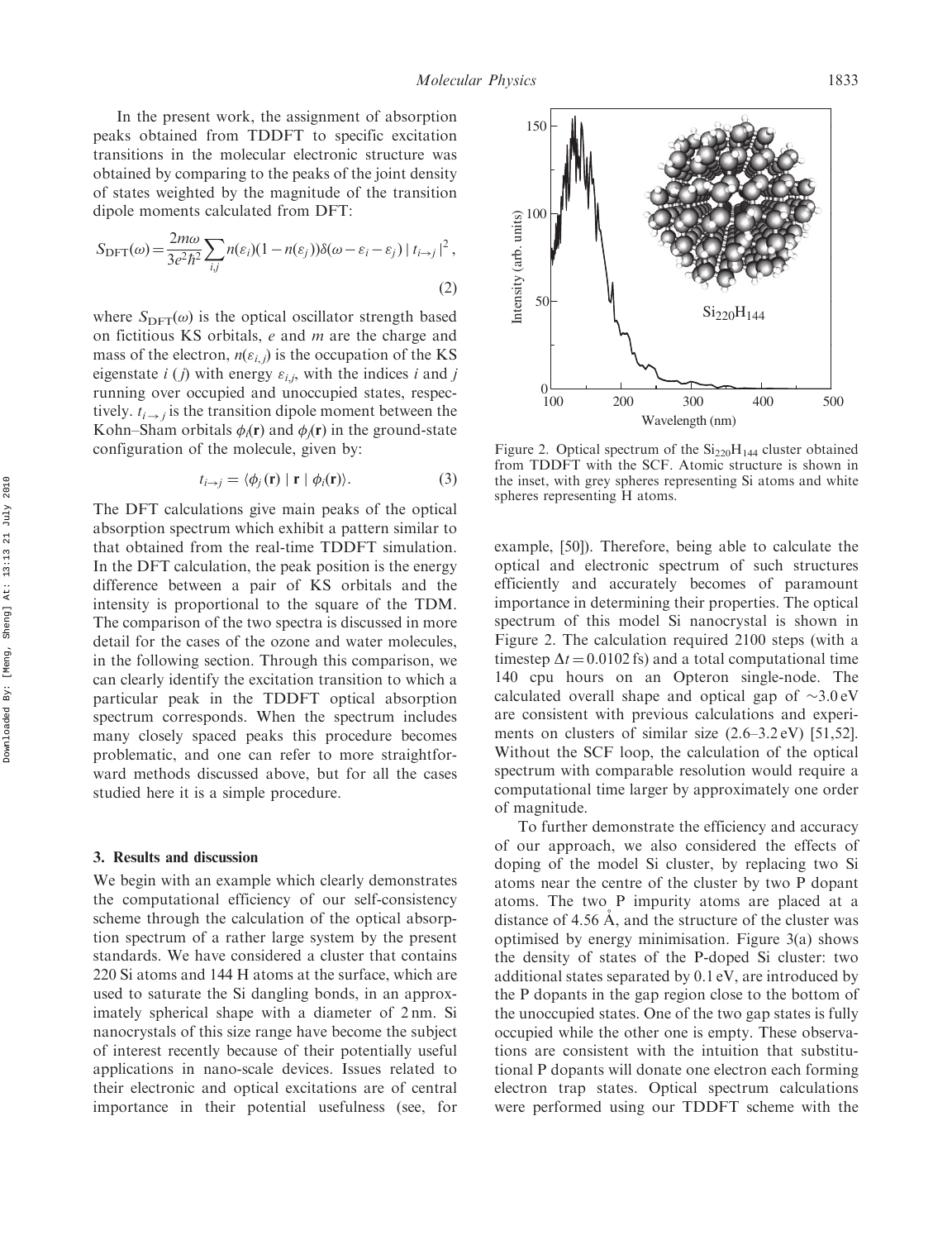

Figure 3. (a) Density of states (DOS) for the  $Si<sub>220</sub>H<sub>144</sub>$  cluster (black line) and the  $Si<sub>218</sub>P<sub>2</sub>H<sub>144</sub>$  (red line) which contains two P dopants near its centre. The zero of the energy scale is set to the Fermi level. (b) Corresponding low-energy optical absorption spectra calculated from TDDFT. The absorption peaks at 0.8, 1.0, and 1.6 eV are assigned to the transitions between electronic states indicated by arrows in (a).

self-consistent field. The spectrum is essentially identical with that of the undoped cluster which was presented in Figure 2, except in the low energy region  $( $3$ eV)$ . A comparison of the spectra for doped and undoped clusters in the low-frequency region where they differ siginficantly is shown in Figure 3(b). It is clear that three peaks show up in the low energy region (infrared to visible), at 0.8, 1.0, and 1.6 eV, respectively. They are assigned to the optical transitions starting from the occupied impurity state, to the unoccupied impurity state, and to low-energy unoccupied cluster states, as indicated by horizontal arrows in Figure 3(a). This example explicitly demonstrates that our method can be routinely applied to study optical properties of semiconductor clusters comprising several hundreds of atoms, providing accurate insight to the optical and electronic properties of such systems. For comparison, calculating absorption spectrum (which, in this model system, has an absorption maximum at  $\sim$ 8 eV) for atomic clusters and impurity dopants of similar size would be a daunting task for frequency domain



Figure 4. The geometry of the fifteen small molecules studied, in four groups  $(I-V)$  as discussed in the text; Group I:  $N_2$ ,  $O_2$ ,  $O_3$ ; Group II:  $H_2O$ , NO<sub>2</sub>, N<sub>2</sub>O, NH<sub>3</sub>; Group III: CO<sub>2</sub>, H<sub>2</sub>CO, H<sub>2</sub>CO<sub>3</sub>; Group IV: CH<sub>4</sub>, C<sub>2</sub>H<sub>2</sub>, C<sub>2</sub>H<sub>4</sub>, C<sub>2</sub>H<sub>6</sub>, C<sub>6</sub>H<sub>6</sub>. Red, white, grey, and blue spheres denote the oxygen, hydrogen, carbon, and nitrogen atoms, respectively.

TDDFT and wavefunction-based quantum chemistry methods.

We next consider the small molecules mentioned in the introduction, for which detailed experimental and theoretical results are readily available for comparison. Based on the different chemical composition and complexity of the molecules we studied, we divide them into four groups: Group I, consisting of  $N_2$ ,  $O_2$ , and  $O_3$ , are the simplest elemental molecules; Group II,  $NO<sub>2</sub>, N<sub>2</sub>O, NH<sub>3</sub>$ , and  $H<sub>2</sub>O$ , are the simple bi-elemental compounds composed of N, O, and H; Group III,  $H<sub>2</sub>CO$ ,  $H<sub>2</sub>CO<sub>3</sub>$ , and  $CO<sub>2</sub>$ , are the carbon oxides; and Group IV, CH<sub>4</sub>, C<sub>2</sub>H<sub>2</sub>, C<sub>2</sub>H<sub>4</sub>, C<sub>2</sub>H<sub>6</sub>, and C<sub>6</sub>H<sub>6</sub>, are the hydrocarbons. The ground state geometry for each of these molecules is shown in Figure 4. We will first discuss the general optical properties for these four groups of molecules, then we choose a few representative molecules in each group for a more detailed discussion. A compilation of optical absorption spectra for representative cases is shown in Figure 5.

**Group I:** the  $O_2$  and  $N_2$  molecules show two dominant absorbance bands in the UV region. The positions of the second peak for both molecules are very close, around 83 nm, although with very different intensity. The first peak for  $O_2$  is located at 139 nm, different from that for  $N_2$ , which is at 95 nm. The differences can be attributed to features of the electronic structure of the two molecules: the strong triple-bond between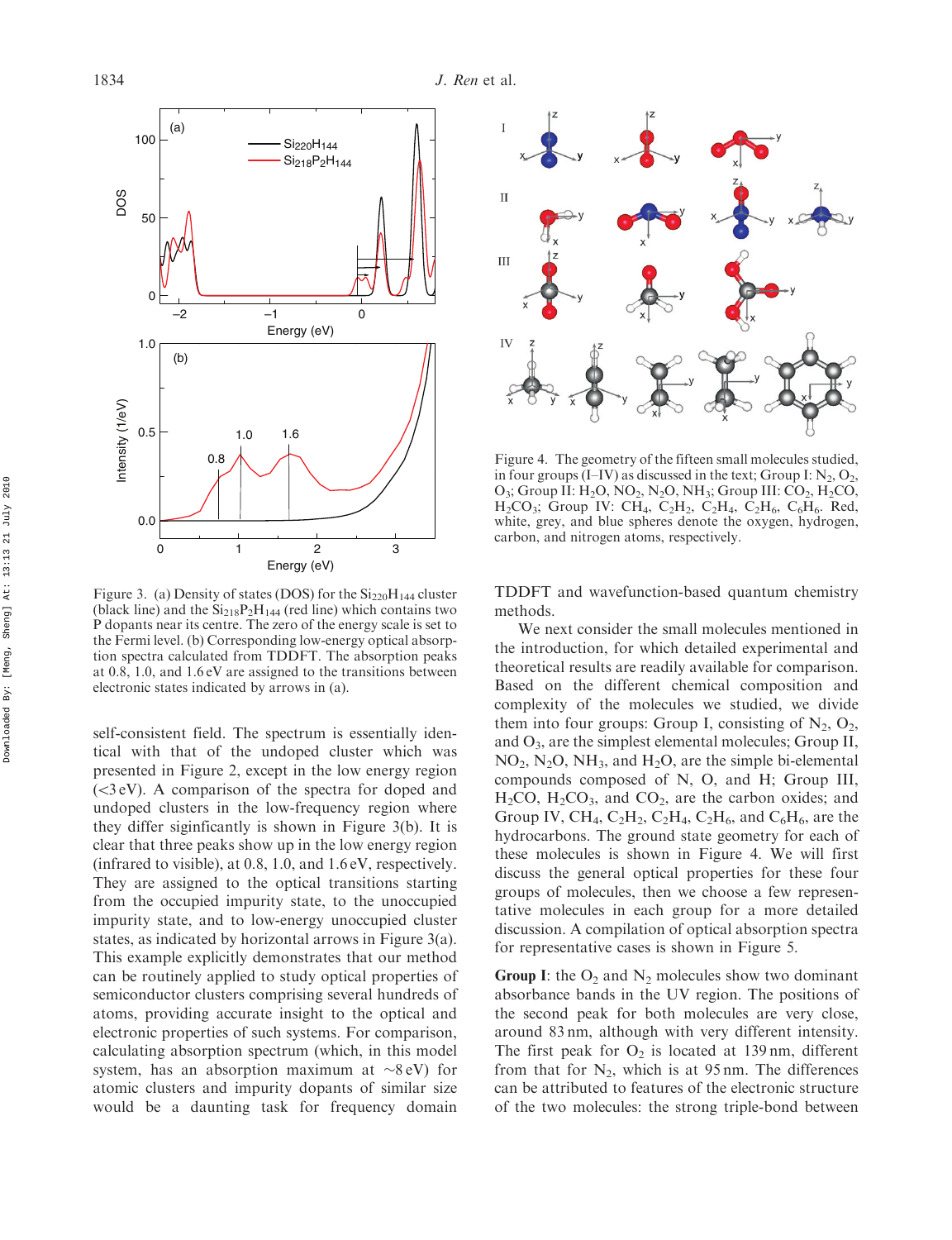

Figure 5. The calculated absorption spectra for several small molecules in the 80 to 200 nm range. For NO<sub>2</sub>, the first absorption peak, A, lies outside the range shown.

the two N atoms in  $N_2$  is related to the stronger absorbance at the higher energy (83 nm), while the presence of the triplet electronic states in  $O<sub>2</sub>$  results in a lower-energy transition at 139 nm.

Group II: the first peak of the  $N_2O$  molecule, compared to the first peak of  $N_2$ , is red-shifted to 112 nm, due to the presence of the O atom. The other two peaks are located at similar positions as those for  $N_2$ , suggesting a similar origin in electronic transitions. Overall, the oscillator strength (intensity) is enhanced relative to  $N_2$ , indicating a larger polarisability in this region. In the  $NO<sub>2</sub>$  molecule, the first peak has a large shift to 367 nm with a small intensity, and the other three absorbance bands are evenly distributed in the region from 100 to 160 nm.

Group III: for the  $H_2CO$  and  $H_2CO_3$  molecules, the trends for the intensity of the first four bands are similar in both cases, that is, alternating large–small–large–small peaks with decreasing wavelength. With the presence of more O atoms, the peaks of  $H_2CO_3$  are red-shifted by  $\sim$ 14 nm, accompanied by a sharp decrease in the intensity of the first peak.

Group IV: two peaks, at 95 nm (13.02 eV) and 113 nm (10.93 eV), are prominent in the UV spectrum of the simplest of the hydrocarbon molecules, CH<sub>4</sub>. They are close to experimental values [53] of 13.6 and 10.4 eV. It seems that the first peak in experiment at 9.6 eV is missing or mixed with the peak at 10.93 eV in Figure 5.

The calculated oscillator strength for the first peak, integrated from 106 to 124 nm, is 0.401, in very good agreement with experimental value 0.4 [56]. In the literature, the low energy excitation in  $CH_4$  at 9–11 eV has been assigned to Rydberg transitions to states that involve C  $3s$  orbitals [57]. The explicit inclusion of C  $3s$ orbitals in basis-set, however, does not change the spectrum at low energy  $<$ 15 eV in the present work. This question is open to further investigation.  $C_2H_6$  has similar peaks in its absorption spectrum to those of CH4, except that each peak is split into two due to the presence of two  $CH_3$  groups connected by a C–C bond and smeared out. The optical spectra of molecules  $C_2H_4$ and  $C_2H_6$  exhibit similar overall trends. The C=C double bond in the  $C_2H_4$  molecule leads to a large redshift in the position of the first band compared to the  $C_2H_6$  molecule, and the other three peaks are redshifted by a smaller amount. Compared to the spectrum of  $C_2H_4$ , the C=C triple bond of  $C_2H_2$  results in a large increase in intensity for its first absorption peak without significant change in the peak position. However, a new peak with a significant red-shift is present at 158 nm for the case of  $C_2H_4$ , due to the transition from a triple bond to a double bond. At higher energy, absorption peaks show similar features for the two molecules  $C_2H_2$ and  $C_2H_4$ . The calculated excitation energy (158 nm) and oscillator strength (0.324) for the first peak of  $C_2H_2$ are very close to corresponding experimental values (161 nm and 0.30, respectively) [56].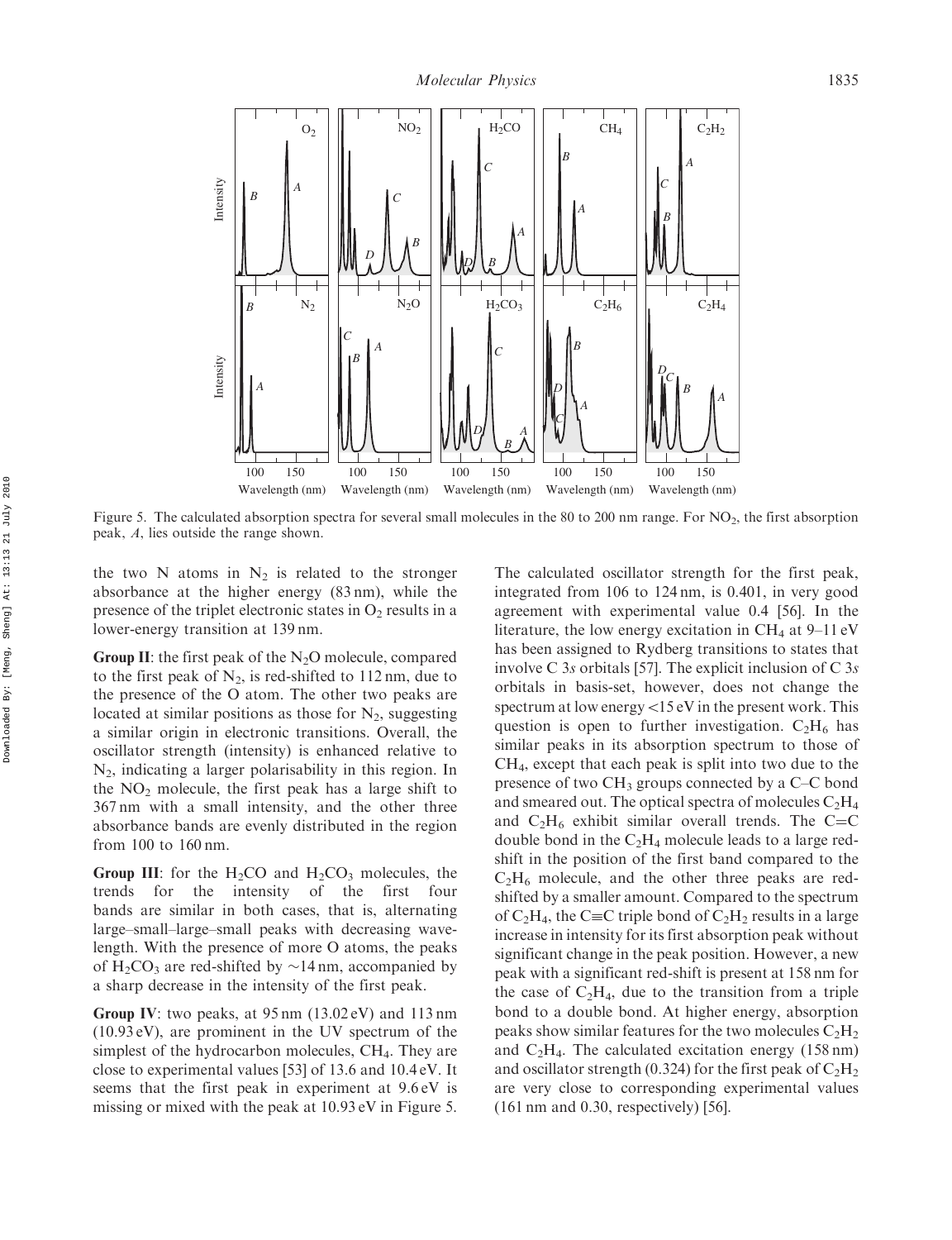Table 1. Absorption bands, corresponding transitions, and transition dipole moments for CH<sub>4</sub>, C<sub>2</sub>H<sub>2</sub>, C<sub>2</sub>H<sub>4</sub>, C<sub>2</sub>H<sub>6</sub>, and C<sub>6</sub>H<sub>6</sub>.  $(D_x, D_y, D_z)^s$  denotes two dipole moments  $(D_x, D_y, D_z)$  and  $(-D_z, D_y, D_x)$ ;  $(D_x, D_y, D_z)^-$  denotes two dipole moments  $(D_x, D_y, D_z)$  and  $(-D_x, -D_y, D_z)$ ;  $(D_x, D_y, D_z)^{\Delta}$  denotes dipole moments  $(D_x, D_y, D_z)$  and  $(-D_y, -D_x, D_z)$ ;  $(D_x, D_y, D_z)^{\beta}$  means  $(D_x, D_y, D_z)$  and  $(-D_x, D_y, D_z)$ ;  $(D_x, D_y, D_z)$ <sup> $\oplus$ </sup> means  $(D_x, D_y, D_z)$  and  $(D_x, D_z, D_y)$ ;  $(D_x, D_y, D_z)$ <sup> $\oplus$ </sup> means  $(D_x, D_y, D_z)$  and  $(D_x, D_y, D_z)$  and  $(D_x, D_y, D_z)$  means the four channels obtained from combining  $(D_x, D_y, D_z)$  and  $(D_x, D_y, D_z)$ . Other definitions are the same as in Tables 2–4. Axial directions of these molecules are defined in Figure 4 (Group IV).

|                 |                  | $E_{\rm abs}(eV)$ |       |                       | Transition dipole moments |                  |                  |                                                                                                                 |                                                 |
|-----------------|------------------|-------------------|-------|-----------------------|---------------------------|------------------|------------------|-----------------------------------------------------------------------------------------------------------------|-------------------------------------------------|
|                 | Band             | Exp.              | The.  | Assignment            | $D_x$                     | $D_{\nu}$        | $D_z$            |                                                                                                                 | $\cal N$                                        |
| CH <sub>4</sub> | $\boldsymbol{A}$ | 9.60; 10.40 [53]  | 10.93 | $H \rightarrow L$     | $-0.05$                   | $\overline{0}$   | $-0.64$          | ş                                                                                                               | $\mathbf{2}$                                    |
|                 |                  |                   |       |                       | $\theta$                  | 0.65             | $\overline{0}$   |                                                                                                                 | 1                                               |
|                 | $\boldsymbol{B}$ | 13.60             | 13.02 | $H \rightarrow L+1$   | $-0.61$                   | $\theta$         | 0.43             |                                                                                                                 | 1                                               |
|                 |                  |                   |       |                       | 0.26                      | $\theta$         | 0.70             |                                                                                                                 |                                                 |
|                 |                  |                   |       |                       | 0.40                      | $\theta$         | $-0.49$          |                                                                                                                 |                                                 |
|                 |                  |                   |       |                       | $\boldsymbol{0}$          | 0.71             | $\boldsymbol{0}$ |                                                                                                                 |                                                 |
|                 |                  |                   |       |                       | $\theta$                  | $-0.64$          | $\theta$         |                                                                                                                 | 1                                               |
|                 |                  |                   |       |                       | $-0.71$                   | $\theta$         | $-0.38$          |                                                                                                                 | 1                                               |
| $C_2H_2$        | $\boldsymbol{A}$ | 9.50 [54]         | 10.54 | $H\to L$              | $\boldsymbol{0}$          | $\theta$         | 0.31             | $\ast$<br>Δ<br>$\ast$<br>$_{\odot}$<br>Ø<br>$\ominus$<br>$\oplus$<br>$\oplus$<br>$_{\odot}$<br>$\ast$<br>$\ast$ |                                                 |
|                 |                  |                   |       |                       | $\theta$                  | $\theta$         | $-1.30$          |                                                                                                                 |                                                 |
|                 | $\boldsymbol{B}$ | 13.50             | 12.72 | $H \rightarrow L+3$   | 0.55                      | $-0.56$          | $\theta$         |                                                                                                                 | $\begin{array}{c} 2 \\ 2 \\ 2 \\ 1 \end{array}$ |
|                 | $\cal C$         | 15.50             | 13.82 | $H-1 \rightarrow L+1$ | $\overline{0}$            | $\boldsymbol{0}$ | $-1.10$          |                                                                                                                 |                                                 |
|                 |                  |                   |       | $H-2 \rightarrow L$   | 0.66                      | 0.41             | $\boldsymbol{0}$ |                                                                                                                 | $\overline{c}$                                  |
| $C_2H_4$        | $\boldsymbol{A}$ | 7.40 [55]         | 7.85  | $H \rightarrow L$     | $-1.41$                   | $\theta$         | $\theta$         |                                                                                                                 | $\mathbf{1}$                                    |
|                 | $\boldsymbol{B}$ | 9.90              | 10.83 | $H-1 \rightarrow L+2$ | $-0.96$                   | $\theta$         | $\theta$         |                                                                                                                 | 1                                               |
|                 |                  |                   |       | $H-1 \rightarrow L+3$ | $\boldsymbol{0}$          | $-0.85$          | $\theta$         |                                                                                                                 |                                                 |
|                 | $\mathcal{C}$    | 12.40             | 12.62 | $H-2 \rightarrow L+2$ | $\theta$                  | $-0.79$          | $\theta$         |                                                                                                                 |                                                 |
|                 |                  |                   |       | $H-2 \rightarrow L+3$ | $-0.74$                   | $\theta$         | $\theta$         |                                                                                                                 |                                                 |
|                 | $\boldsymbol{D}$ | 14.9              | 13.02 | $H-3 \rightarrow L+1$ | $\boldsymbol{0}$          | 0.97             | $\Omega$         |                                                                                                                 | 1                                               |
|                 |                  |                   |       | $H-4 \rightarrow L$   | $\boldsymbol{0}$          | $\boldsymbol{0}$ | $-0.79$          |                                                                                                                 | 1                                               |
| $C_2H_6$        | $\boldsymbol{A}$ | 9.40; 10.70 [53]  | 10.33 | $H \rightarrow L+1$   | $\theta$                  | $\theta$         | $-0.58$          |                                                                                                                 | 4                                               |
|                 |                  |                   |       | $H \rightarrow L+2$   | 0.76                      | $-0.48$          | $\theta$         |                                                                                                                 | $\sqrt{2}$                                      |
|                 | $\boldsymbol{B}$ | 11.60             | 11.53 | $H-1 \rightarrow L+1$ | $-0.88$                   | $\theta$         | $\theta$         |                                                                                                                 | $\,1\,$                                         |
|                 |                  |                   |       | $H-1 \rightarrow L+2$ | $\boldsymbol{0}$          | $\theta$         | 0.60             |                                                                                                                 |                                                 |
|                 |                  |                   |       | $H-2 \rightarrow L$   | $\theta$                  | $\theta$         | $-0.75$          |                                                                                                                 | $\begin{array}{c} 2 \\ 2 \\ 2 \end{array}$      |
|                 | $\cal C$         |                   | 13.32 | $H \rightarrow L+4$   | $\theta$                  | $\theta$         | 0.60             |                                                                                                                 |                                                 |
|                 | $\boldsymbol{D}$ | 14.50             | 14.01 | $H-1 \rightarrow L+4$ | $-1.07$                   | $\theta$         | $\overline{0}$   |                                                                                                                 | $\mathbf{1}$                                    |
|                 |                  |                   |       | $H-2 \rightarrow L+3$ | $\theta$                  | $\theta$         | 0.72             |                                                                                                                 | $\overline{\mathcal{L}}$                        |
| $C_6H_6$        | $\boldsymbol{A}$ | 6.94 [8]          | 6.96  | $H\to L$              | $-0.10$                   | 1.46             | $\boldsymbol{0}$ |                                                                                                                 |                                                 |
|                 |                  |                   |       |                       | 1.46                      | 0.10             | $\theta$         |                                                                                                                 |                                                 |
|                 | $\boldsymbol{B}$ | 8.39; 9.16        | 8.35  | $H-1 \rightarrow L$   | $\mathbf{0}$              | $\boldsymbol{0}$ | 0.10             |                                                                                                                 |                                                 |
|                 | $\mathcal{C}$    | 10.50             | 10.24 | $H \rightarrow L+2$   | $\theta$                  | $\theta$         | 0.17             |                                                                                                                 |                                                 |
|                 |                  |                   |       |                       | $\theta$                  | $\theta$         | $-0.04$          |                                                                                                                 | $2222$<br>$222$                                 |
|                 | $\cal D$         | 11.10             | 11.13 | $H-1 \rightarrow L+2$ | 0.55                      | 0.00             | $\boldsymbol{0}$ |                                                                                                                 |                                                 |
|                 |                  |                   |       |                       | 0.00                      | 0.55             | $\boldsymbol{0}$ |                                                                                                                 | $\overline{2}$                                  |

In Tables 1–4, we compare our theoretical excitation energies obtained from TDDFT with available experimental values. Our results are generally in good agreement with the experimental data for these molecules. Our spectra cannot be directly compared with some earlier TDDFT calculations performed in the frequency domain [24,28] since many states reported in such calculations are 'dark' and no oscillator strength is presented. We do find some excitation energies which coincide, within a tolerance of 0.2–0.4 eV, between our results and earlier calculations, when referring to the same state. More importantly, our results represent a complete set of electron excitations

within a consistent theoretical treatment, which provides not only the unbiased excitation energies but also the corresponding transitions between electronic states, TDMs and number of excitation channels. This information can help interpret optical spectra measured in experiment and the electronic properties of these molecules.

We next choose a few representative molecules from each group and analyse in detail the spectral features, the wavefunctions, the electronic excitation channels, and the corresponding TDMs. The molecules we chose are: ozone, which is responsible for absorbing UV light in the stratosphere, and thus shielding biological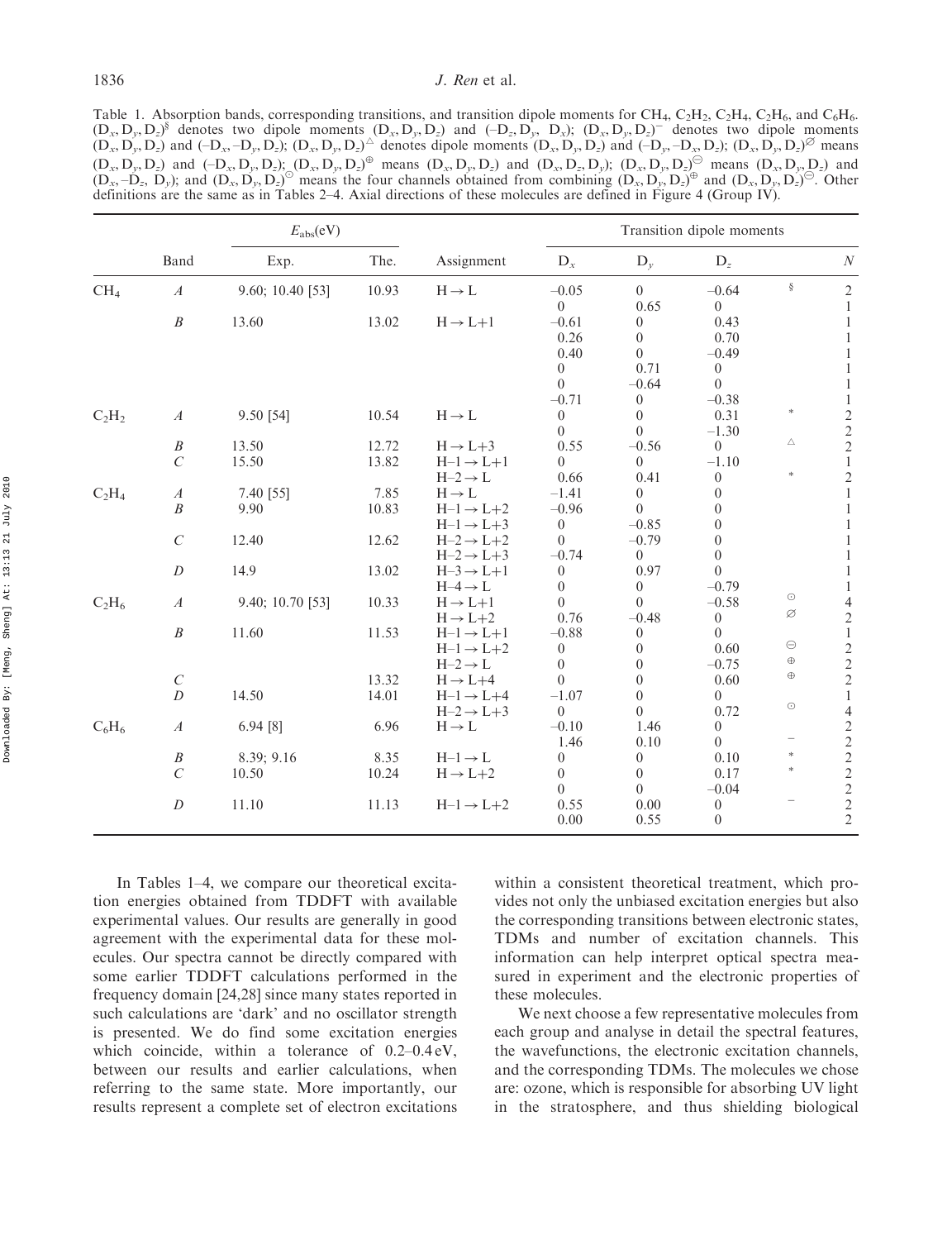## Molecular *Physics* 1837

Table 2. Absorption bands, corresponding transitions between electronic states, and transition dipole moments for the molecules  $N_2$ ,  $O_2$  and  $O_3$ . The experimental and theoretical energies of maximum absorption ( $E_{abs}$ ) are listed. 'H' and 'L' stand for the highest occupied molecular orbitals (HOMO) and the lowest unoccupied molecular orbitals (LUMO), respectively, and corresponding states below  $(H - 1, ...)$  and above  $(L + 1, ...)$  these levels. For transition dipole moments, N denotes the number of channels during the transition.  $(D_x, D_y, D_z)^*$  denotes two dipole moments  $(D_x, D_y, \pm D_z)$ ;  $(D_x, D_y, D_z)^{\dagger}$  denotes two dipole moments  $(D_x, D_y, D_z)$  and  $(D_y, -D_x, D_z)$ ; and  $(D_x, D_y, D_z)^{\dagger}$  means two dipole moments  $(D_x, D_y, D_z)$  and  $(D_y, D_x, D_z)$ . Degenerate channels not affiliated with any symbols denote two or more channels which have the same transition dipole moments. Axial directions of these molecules are defined in Figure 4 (Group I). Only the relative magnitude of the dipole components are meaningful, since DFT calculations overestimate the actual dipole moment.

|                | $E_{\rm abs}(eV)$     |                                    |                       |                                                                     |                              | Transition dipole moments |              |            |   |  |
|----------------|-----------------------|------------------------------------|-----------------------|---------------------------------------------------------------------|------------------------------|---------------------------|--------------|------------|---|--|
|                | Band                  | Exp.                               | The.                  | Assignment                                                          | $D_{r}$                      | $D_{\nu}$                 | $D_{\tau}$   |            | N |  |
| $N_2$          | $\boldsymbol{A}$      | 12.93; 13.21 [4]                   | 13.12                 | $H-1 \rightarrow L$                                                 | $\Omega$<br>$\theta$         |                           | 0.77<br>0.76 | *          |   |  |
|                | B                     | 14.23                              | 15.01                 | $H-2 \rightarrow L$                                                 | 0.20                         | $-0.72$                   | $\left($     | ÷          |   |  |
| O <sub>2</sub> | $\boldsymbol{A}$      | $8.72$ [1]                         | 8.95                  | $H \rightarrow L$                                                   | $\theta$<br>$\Omega$         |                           | 1.10<br>0.38 |            |   |  |
|                | $\boldsymbol{B}$      |                                    | 14.51                 | $H-2 \rightarrow L$                                                 | 0.34                         | 0.56                      |              | $\ddagger$ |   |  |
| $O_3$          | $\boldsymbol{A}$<br>B | 4.86 $[1]$<br>9.31<br>10.21; 10.59 | 5.37<br>9.14<br>10.93 | $H-2 \rightarrow L$<br>$H-1 \rightarrow L+1$<br>$H-5 \rightarrow L$ | $\Omega$<br>$\theta$<br>0.60 | 1.69<br>0.70<br>$\Omega$  |              |            |   |  |
|                | D                     | 11.10                              | 11.63                 | $H \rightarrow L+2$                                                 | $\Omega$                     | 0.94                      |              |            |   |  |

Table 3. Absorption bands, transitions, and dipole moments for  $NO_2$ ,  $N_2O$ , and  $H_2O$ . For transition dipole moments,  $(D_x, D_y, D_z)^*$  denotes two dipole moments  $(D_x, D_y, D_z)$  and  $(-D_y, D_x, D_z)$ . Other definitions are the same as in Table 2. Molecular axial directions are defined in Figure 4 (Group II).

|                 |                         | $E_{\rm abs}(eV)$ |       |                                                | Transition dipole moments |                  |                     |     |   |
|-----------------|-------------------------|-------------------|-------|------------------------------------------------|---------------------------|------------------|---------------------|-----|---|
|                 | Band                    | Exp.              | The.  | Assignment                                     | $D_x$                     | $D_{\nu}$        | $D_z$               |     | N |
| NO <sub>2</sub> | $\boldsymbol{A}$        | 3.18 [58]         | 3.38  | $H-1 \rightarrow L$                            | $\Omega$                  | $-1.24$          | $\Omega$            |     |   |
|                 | $\boldsymbol{B}$        | 7.38 [59]         | 7.75  | $H-4 \rightarrow L+1$<br>$H-3 \rightarrow L+2$ |                           | $-1.51$<br>1.50  |                     |     |   |
|                 | $\mathcal{C}_{0}^{(n)}$ | $8.67; 9.69$ [59] | 9.14  | $H-5 \rightarrow L$<br>$H-6 \rightarrow L$     | $-0.59$<br>$\theta$       | $\theta$<br>0.65 |                     |     |   |
|                 | D                       | 10.92 [59]        | 10.83 | $H-10 \rightarrow L+1$                         | 0.48                      | 0                |                     |     |   |
| $N_2O$          | $\boldsymbol{A}$        | $9.65$ [3]        | 11.03 | $H \rightarrow L$                              | $\Omega$                  | $\Omega$         | 1.63                |     |   |
|                 | $\boldsymbol{B}$        | 11.52             | 13.91 | $H-1 \rightarrow L$                            | $-0.42$                   | 0.13             | $\theta$            | $*$ | 2 |
|                 | $\mathcal{C}_{0}^{(n)}$ | 15.1              | 15.90 | $H-3 \rightarrow L$<br>$H-1 \rightarrow L+1$   | $-0.46$<br>$\left($       | 0.15<br>0        | $\theta$<br>$-0.77$ | $*$ | 2 |
| NH <sub>3</sub> | $\boldsymbol{A}$        | $6.46$ [7]        | 6.96  | $H \rightarrow L$                              | $\Omega$                  | 0                | 0.47                |     |   |
|                 | $\boldsymbol{B}$        | 9.18              | 9.24  | $H \rightarrow L+1$                            | $-0.32$                   | 0                |                     |     |   |
|                 | C                       | 11.37             | 12.13 | $H-1 \rightarrow L$                            | $-0.68$                   | 0                | 0                   |     | 2 |
|                 | D                       |                   | 14.31 | $H \rightarrow L+2$                            | 0.167                     | 0                | $\Omega$            |     |   |
| $H_2O$          | $\boldsymbol{A}$        | $7.45$ [2]        | 7.55  | $H \rightarrow L$                              | $\Omega$                  | 0                | 0.32                |     |   |
|                 | $\boldsymbol{B}$        | 9.67              | 9.74  | $H-1 \rightarrow L$                            | 0.39                      | 0.39             | $\Omega$            |     |   |
|                 | C                       |                   | 11.93 | $H-1 \rightarrow L+1$                          | $-0.32$                   | 0.32             |                     |     |   |
|                 | D                       |                   | 13.72 | $H-2 \rightarrow L$                            | 0.51                      | $-0.51$          | $\theta$            |     |   |

structures like DNA from radiation damage; water, which is ubiquitous on Earth and is one of the basic molecules involved in sustaining life and many other important processes; ammonia, which plays a significant role in industrial manufacturing, fertiliser synthesis, and has a major environmental impact, for example,

in crop growth; carbon dioxide, which is the product in every oxidation reaction of carbon-containing molecules and plays a major role in the Earth's balance of energy with direct consequences on the global climate; and benzene, an important hydrocarbon used in the production of many industrial chemicals, which has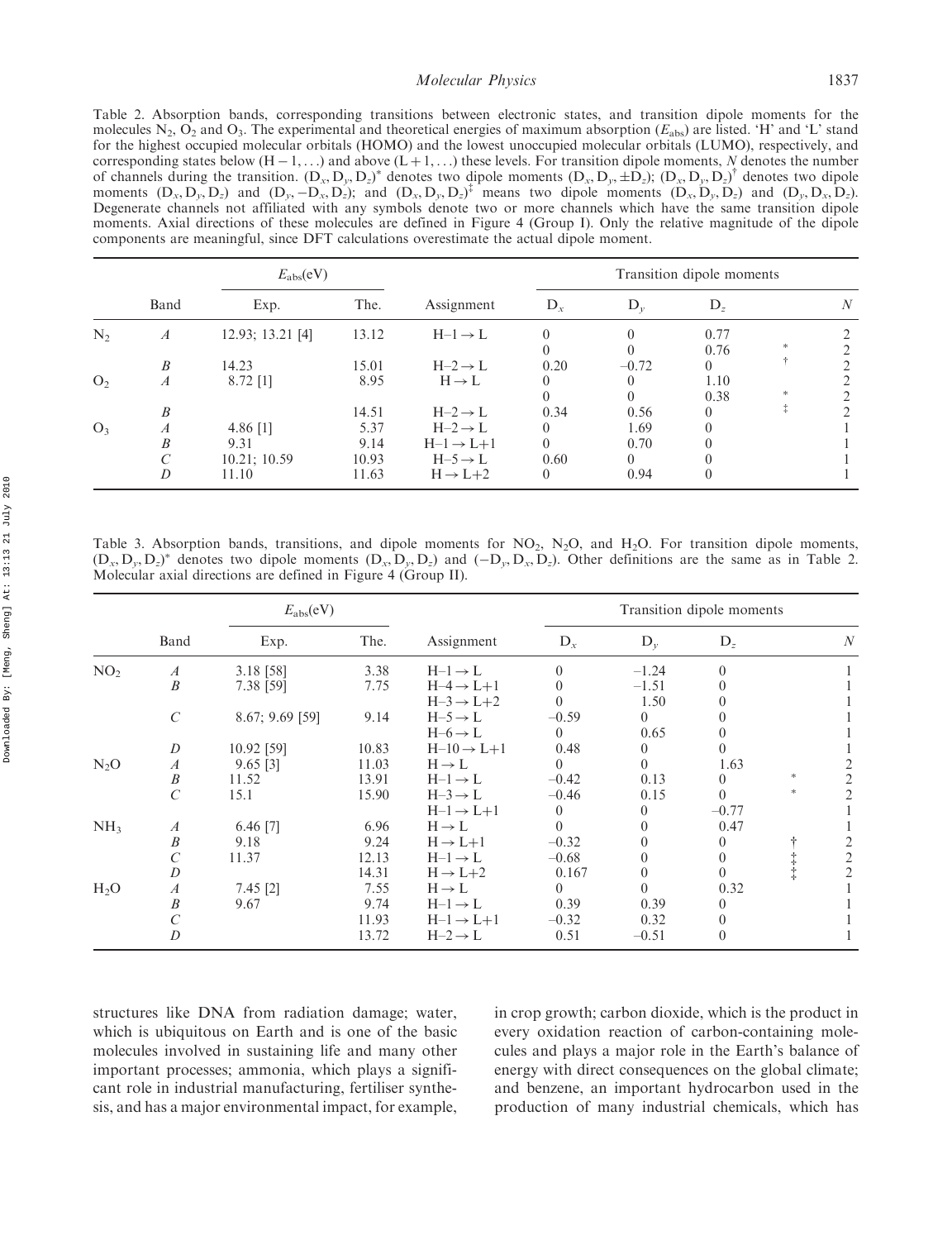Table 4. Absorption bands, transitions, and dipole moments for molecules  $H_2CO$ ,  $H_2CO_3$ , and  $CO_2$ . All definitions are the same as in Table 2. Axial directions of these molecules are defined in Figure 4 (Group III).

|                 |                  | $E_{\rm abs}(eV)$ |       |                       | Transition dipole moments |           |          |               |   |  |
|-----------------|------------------|-------------------|-------|-----------------------|---------------------------|-----------|----------|---------------|---|--|
|                 | Band             | Exp.              | The.  | Assignment            | $D_x$                     | $D_{\nu}$ | $D_z$    |               | N |  |
| $H_2CO$         | $\boldsymbol{A}$ | 7.20; 8.10 $[5]$  | 7.55  | $H \rightarrow L+1$   | $\Omega$                  | $-0.68$   | $\Omega$ |               |   |  |
|                 |                  |                   |       | $H-1 \rightarrow L$   | $-1.13$                   | $\theta$  |          |               |   |  |
|                 | B                | 9.05              | 9.14  | $H-2 \rightarrow L$   | $\theta$                  |           | 0.09     |               |   |  |
|                 |                  | 9.74              | 10.14 | $H \rightarrow L+2$   | 0.82                      |           | 0        |               |   |  |
| $H_2CO_3$       | $\boldsymbol{A}$ |                   | 6.96  | $H \rightarrow L+1$   | 0.46                      |           |          |               |   |  |
|                 |                  |                   |       | $H-1 \rightarrow L$   | 0                         | 1.22      |          |               |   |  |
|                 | B                |                   | 7.85  | $H \rightarrow L+2$   | $\Omega$                  | $-0.23$   |          |               |   |  |
|                 |                  |                   | 9.14  | $H-2 \rightarrow L$   | 0.94                      | $\theta$  |          |               |   |  |
| CO <sub>2</sub> | $\boldsymbol{A}$ | 11.05; 11.40 [4]  | 12.42 | $H \rightarrow L$     | 0                         | $\Omega$  | 1.41     | $\frac{1}{2}$ |   |  |
|                 |                  |                   |       |                       | $\Omega$                  | $\Omega$  | $-0.11$  |               |   |  |
|                 | B                | 13.78             | 14.71 | $H-3 \rightarrow L$   | $-0.04$                   | $-0.58$   | $\theta$ | ÷             |   |  |
|                 |                  | 16.23             | 15.41 | $H-1 \rightarrow L+1$ | $\theta$                  | $\theta$  | 0.78     |               |   |  |



Figure 6. Ozone molecule. (a) Absorption spectrum; the red bars represent the peaks of  $S_{\text{DFT}}(\omega)$ , Equation (2), which help identify the nature of the TDDFT peaks, and are scaled so that the heights of the dominant peak  $(D)$  from the two calculations match. (b) Energy level diagram and transitions corresponding to the absorption peaks; for each energy level, the corresponding wavefunction is shown as blue (positive) and red (negative) iso-electronic contours. The atomic positions are indicated by spheres with the same convention as in Figure 2. The letters in (b) identify the transitions that correspond to labelled peaks in (a). In this and the following figures, black vertical arrows represent single-channel electronic transitions between two states and thicker blue arrows represent multiple-channel transitions (for ozone all transitions are single-channel). The small blue bars below the zero intensity line indicate the position of experimental peaks.

very interesting electronic structure, exhibiting delocalised states and resonance. The optical transitions we considered in these molecules are from the highest occupied molecular orbital (HOMO or simply H in the tables) and states below it in energy, labelled H–1, H–2, etc. in order of decreasing energy, to the lowest unoccupied molecular orbital (LUMO or simply L in the tables) and states above it in energy, labelled  $L+1$ ,

 $L+2$ , etc. in order of increasing energy. When there is a significant difficulty in assigning an optical feature to these transitions, double or higher-order excitations might be involved but not considered here.

**Ozone:** the UV-visible absorption spectrum of  $O_3$  is shown in Figure 6(a), as obtained from the TDDFT calculation, together with the peaks of  $S_{\text{DFT}}(\omega)$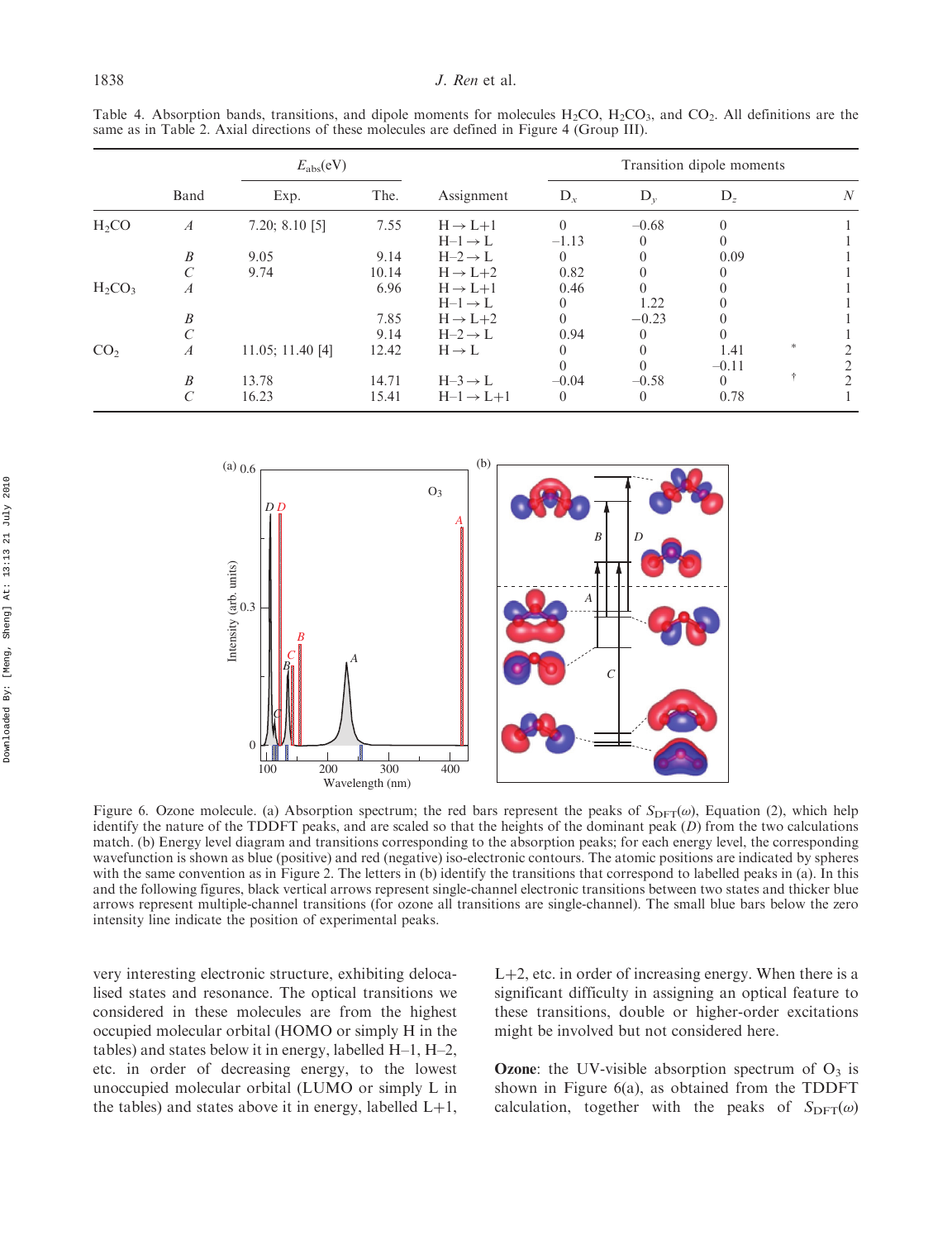

Figure 7. Water molecule: (a) absorption spectrum; (b) energy level diagram (conventions same as in Figure 6).

obtained from DFT, Equation (2), which serve to identify the electronic excitations, as discussed in the previous section. The two sets of peaks follow the same pattern and are reasonably close in energy except for the first peak A, with the DFT peaks occurring always at lower energy (higher wavelength), as expected. Four prominent absorption bands are located at 231 nm (5.37 eV), 136 nm (9.14 eV), 113.4 nm (10.93 eV), and 106.6 nm (11.63 eV), all in good agreement with experimental measurements (see Table 2) [1]. The first absorption band,  $A$ , is a transition from the  $H=2 \rightarrow LUMO$  (the HOMO $\rightarrow LUMO$  excitation is a dark transition). In Figure 6(b), we show the corresponding energy diagram and wavefunctions of different electronic states. The H–2 state consists of  $2p_z$ orbitals from the two end O atoms, while the LUMO results from equal contributions of the three  $2p<sub>z</sub>$  orbitals at each O atom. The corresponding TDM shown in Table 2 is oriented along the y direction (parallel to the two end O atoms, see Figure 4) for the HOMO–  $2 \rightarrow$  LUMO transition. The second absorption band, B, is related to electronic excitation from the  $H-1 \rightarrow L+1$ state. The H–1 state is the linear combination of  $2p_x$  and  $2p_y$  orbitals of the two end O atoms in the direction perpendicular to the two  $O-O$  bonds. The  $L+1$  is primarily composed of the  $2p_y$  and 2s orbitals from the two end O atoms, and the  $2p_x$  and 2s orbitals from the centre O atom. The TDM for this transition points along the y direction, the same as the first peak. A relatively small absorption peak, C, appears at 113.4 nm, which is attributed to the  $H-5 \rightarrow LUMO$ transition. Both states comprise the  $2p<sub>z</sub>$  of three O

atoms: for the H–5, the centre O atom dominates and forms strong  $\pi$  bonds with the other two O atoms, while the LUMO is the linear combination of three  $2p<sub>z</sub>$ orbitals, which form the antibonding state. Therefore, the transition has  $\pi \rightarrow \pi^*$  character, associated with electronic redistribution along the  $x$  direction. The sharp absorption peak, D, at 106.6 nm is ascribed to the contribution from the  $HOMO \rightarrow L+2$  transition. The HOMO is primarily composed of the 2s and  $2p_x$  of the three O atoms, while the  $L+2$  is the combination of the 2s,  $2p_x$  and  $2p_y$  orbitals, with the  $2p_y$  orbital of the centre O atom being dominant. Accordingly, the orbital arrangement gives a TDM along the  $y$  direction. It is interesting to note that the TDM in  $O_3$  is always aligned along the y direction parallel to the line joining the two end O, atoms except for the third band, labelled C in Figure 6(a), which is rather weak.

Water: the  $H<sub>2</sub>O$  molecule exhibits four major absorption bands with wavelength in the range of 80 to 250 nm, shown in Figure 7(a), together with the DFT peaks of  $S_{\text{DFT}}(\omega)$ , which in the case of this molecule happen to be in rather good agreement. The first two peaks are at 164.2 nm (7.553 eV) and 127.9 nm (9.740 eV), respectively. In experiment, the primary photoabsorption peaks of gaseous  $H_2O$  are centred at 7.447 and 9.672 eV [2], in excellent agreement with our calculations. The oscillator strength for the first peak, calculated at 0.036, is also very close to the experimental value of 0.03 [56]. The other two peaks in our calculation are located in the higher energy region: at 104.5 nm (11.926 eV) and 90.3 nm (13.715 eV), respectively. They are mixed with the Rydberg series with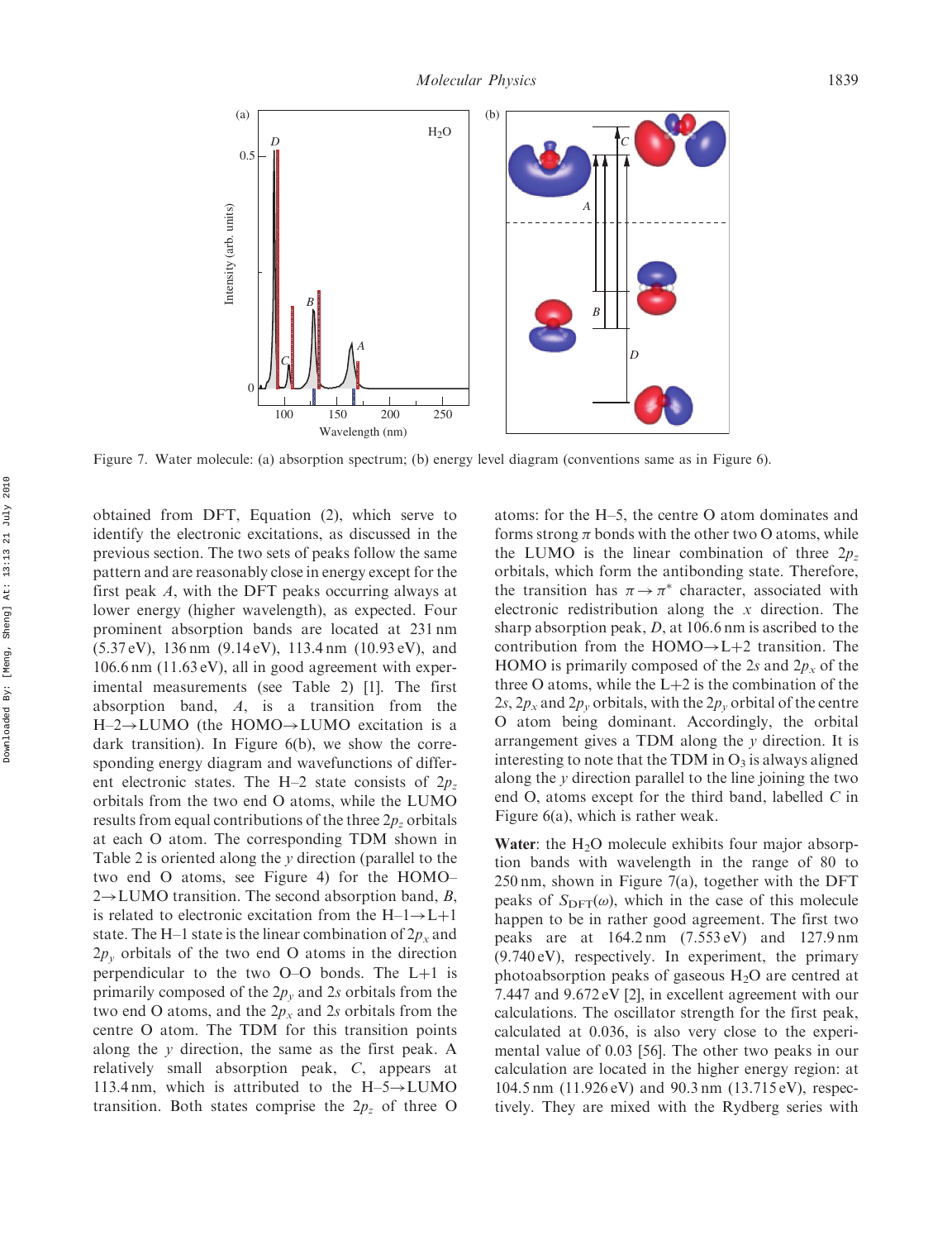

Figure 8. Ammonia molecule: (a) absorption spectrum; (b) energy level diagram (conventions same as in Figure 6).

significant vibronic features in experimental measurements. In order to demonstrate the relationship between optical absorption and the electronic structure, we explore in detail the relevant state transitions in water, as shown in Figure 7(b). The first absorption peak, A, is attributed to the HOMO $\rightarrow$ LUMO transition. The HOMO, often referred to as the  $1B_1$ molecular orbital, is primarily composed of O  $2p_z$ orbitals. The LUMO, the  $4A<sub>1</sub>$  orbital, however, is primarily composed of the 1s orbital from the two H atoms and the 2s,  $2p_x$ , and  $2p_y$  orbitals from the O atom, with the H 1s contribution being dominant. Therefore, the first absorption peak has  $1B_1 \rightarrow 4A_1$ character. The calculated TDM in Table 3 shows that the orientation of the electronic arrangement aligns along the z direction. The second absorption band, B, is ascribed to the  $H-I \rightarrow LUMO$  transition. The electronic orbital assignment of the H–1 state, the  $3A_1$ orbital, is similar to the LUMO, except that the linear combination has equal contributions from all orbitals. Therefore, the second absorption peak corresponds to the  $3A_1 \rightarrow 4A_1$  transition. From the TDM analysis we find that the electrons are polarised along the diagonal direction of the  $x-y$  plane. The third peak, C, in Figure 7(a) results from the contribution of electron excitation from the  $H-1 \rightarrow L+1$  state. In the L+1 state, with  $2B_2$  character, the 1s orbital of the two H atoms also dominates the wavefunction, in combination with the contributions from O  $2p_x$  and  $2p_y$  orbitals. In the  $H-1 \rightarrow L+1$  transition, which has  $3A_1 \rightarrow 2B_2$  character, the electron is distributed on the diagonal direction in the  $x-y$  plane with a change of sign in the x direction. The fourth absorption peak, D, is related to the  $H-2 \rightarrow LUMO$  transition. The H-2, 1B<sub>2</sub> orbital, is the linear conformation of the H 1s, O  $2p_x$ , and O  $2p_y$ orbitals. The orientation of electronic charge of  $H_2O$ for the  $1B_2 \rightarrow 4A_1$  transition is located in the diagonal of the  $x-(-y)$  plane.

**Ammonia**: by direct electronic excitation,  $NH<sub>3</sub>$  absorbs only UV light, in the range of 80–200 nm, as shown in Figure 8(a). The calculated absorption peaks are located at 6.96, 9.24, 12.13 and 14.31 eV, in good agreement with experimental values, reported at 6.46, 9.18, 11.37 eV [7]. The first peak,  $A$ , with a calculated oscillator strength of 0.053 (experiment [7]: 0.045), comes from the  $HOMO \rightarrow LUMO$  excitation, with the TDM exclusively along the z direction, that is, the three-fold symmetry axis of the molecule (see Figure 4). There are two degenerate states for each of the H–1,  $L+1$  and  $L+2$  levels. As a result, the other three peaks come from two channels of excitations between these doubly-degenerate states and the single HOMO and LUMO states. It is interesting to compare the wavefunctions of isoelectronic molecules  $H_2O$  and NH3: the main features of their wavefunctions are similar, but the degeneracies are different. Consequently, the peak positions (energy separation between states) and the corresponding intensity (state degeneracy) in the UV spectra are also modified. More specifically, the HOMO of  $NH<sub>3</sub>$  is dominated by the  $2p_z$  (lone-pair) orbital of N, just as the HOMO of H<sub>2</sub>O was dominated by the  $2p_z$  orbital of O. Similarly, the LUMO of  $NH<sub>3</sub>$  has dominant contribution from the three 1s orbitals of H, by analogy to the LUMO character of  $H_2O$ . The other states of  $NH_3$  involve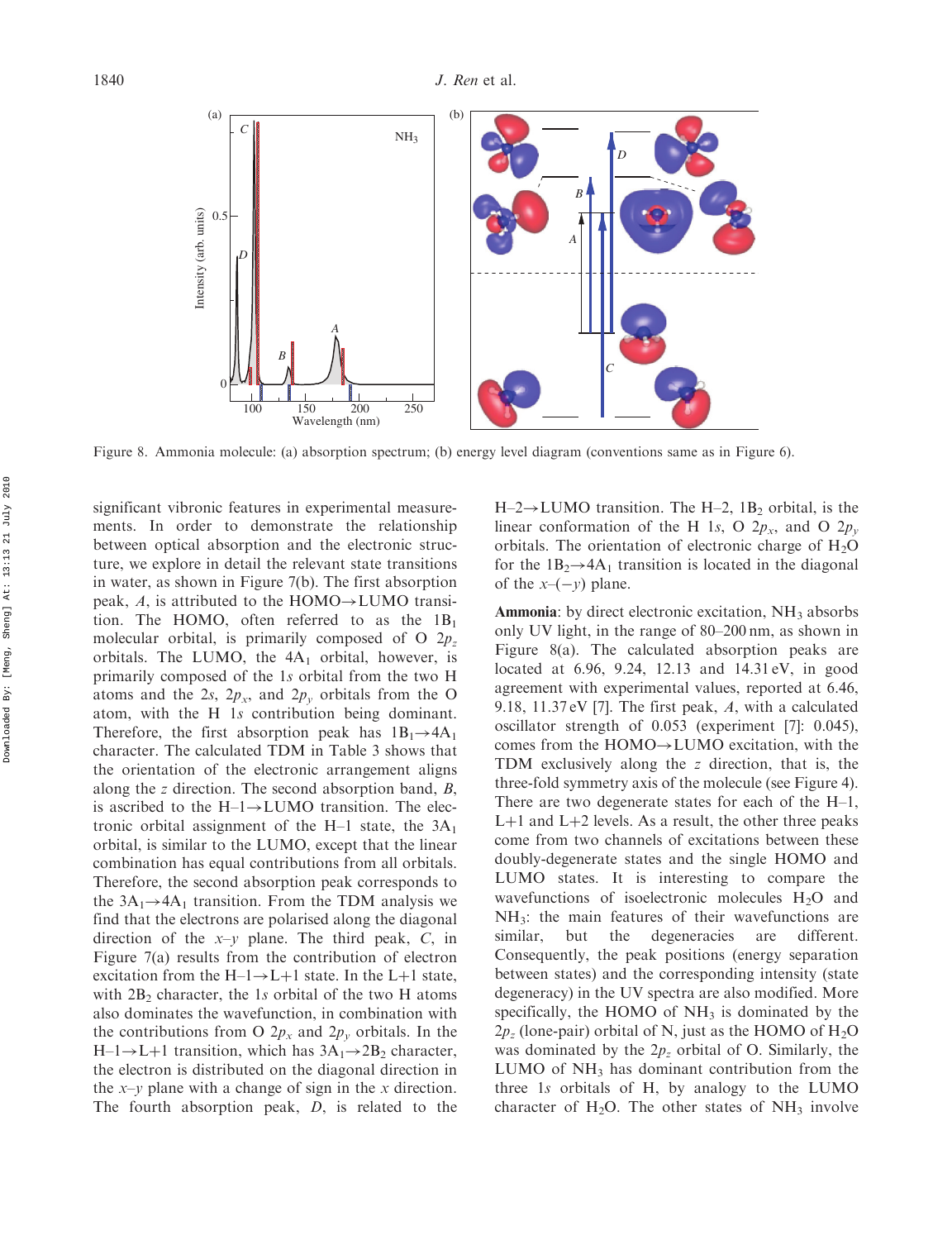

Figure 9. Carbon dioxide molecule: (a) absorption spectrum; (b) energy level diagram (conventions same as in Figure 6).

linear combinations of the  $2p_x$  and  $2p_y$  orbitals of N and the 1s orbitals of H, and as a result the corresponding transitions have TDMs with only x or y components (see Table 3).

**Carbon dioxide:** the UV absorption spectrum of  $CO<sub>2</sub>$  is shown in Figure 9(a) in the range of 80 to 150 nm, which is in good agreement with experimental data [4]. The first absorption peak, A, is centred at 99.8 nm  $(12.42 \text{ eV})$ , which corresponds to the HOMO $\rightarrow$ LUMO transition. The oscillator strength is 0.293, while corresponding experimental results range from 0.16 to 0.4 [4,60]. Based on the wavefunctions of  $CO<sub>2</sub>$ , shown in Figure 9(b), the degenerate HOMO states are primarily composed of the  $2p_x$  and  $2p_y$  orbitals of O atoms, while the LUMO, with anti-bonding character, is a linear combination of  $2p_x$  and  $2p_y$  orbitals from C and two O atoms. The TDM in Table 4 demonstrates that electronic orbitals are distributed in the z direction with four transition channels. Furthermore, the parallel channels (two states lying in the same plane, see vertical transitions from either the left two or the right two states in Figure 9(b)) dominate the electronic excitation from the HOMO to LUMO. The second absorption band,  $B$ , at 84.3 nm (14.71 eV) is related to the H–3 $\rightarrow$ LUMO transition. The H–3 consists of the C 2s, O 2s, and O  $2p_z$  orbitals. The relevant wavefunction shows that the molecular orbital has  $\sigma$ character. Therefore, the second peak is related to a  $\sigma \rightarrow \pi^*$  transition. In addition, electrons redistribute along x or y axis. The third peak,  $C$ , at 80.5 nm  $(15.41 \text{ eV})$  is the H-1 $\rightarrow$ L+1 transition. The H-1 comprises the C  $2p_z$ , O  $2s$ , and O  $2p_z$  obitals, arranged in a  $\sigma^*$  anti-bonding combination between C–O bonds.

The  $L+1$  is similar to the H–3 with the same orbital arrangement of C 2s, O 2s, and O  $2p_z$  orbitals but the C 2s orbital dominates. Therefore, the molecular orbitals form a donut-like shape around the C atom, as shown in Figure 9(b). From the TDM in Table 4, the electronic redistribution is located along the z direction.

**Benzene:**  $C_6H_6$  shows very strong absorption in the low energy region, and several peaks in the high energy region of 80 to 120 nm, as shown in Figure 10(a). The first and strongest absorption band, A, located at 178.2 nm (6.96 eV), with a calculated oscillator strength of  $0.959$  (the experimental value [30] is  $0.8-1.2$ ) is attributed to the electronic excitation from  $HOMO \rightarrow LUMO$ . There are two degenerate states in each level, shown in Figure 10(b). The four electronic excitation channels between the HOMO and LUMO all contribute to light absorption and have large TDMs of the same magnitude, which leads to the very large, sharp peak at 6.94 eV observed in experiment [53]. The two degenerate states in the HOMO are primarily composed of C  $2p_z$  orbitals, arranged in a  $\pi$ bonding combination among the C atoms. The HOMO wavefunctions of  $C_6H_6$  show distinct character: the wavefunction is mostly localised on two pairs of C atoms for the first state, and on opposite triplets of C atoms for the second state. In the LUMO, the two degenerate states are also combinations of C  $2p<sub>z</sub>$ orbitals: one state is composed of two  $\pi$  bonding orbitals between two pairs of neighbouring C atoms, and two antibonding orbitals at the two remaining C atoms, while the other state has  $\pi$  anti-bonding character among the first two pairs of neighbouring C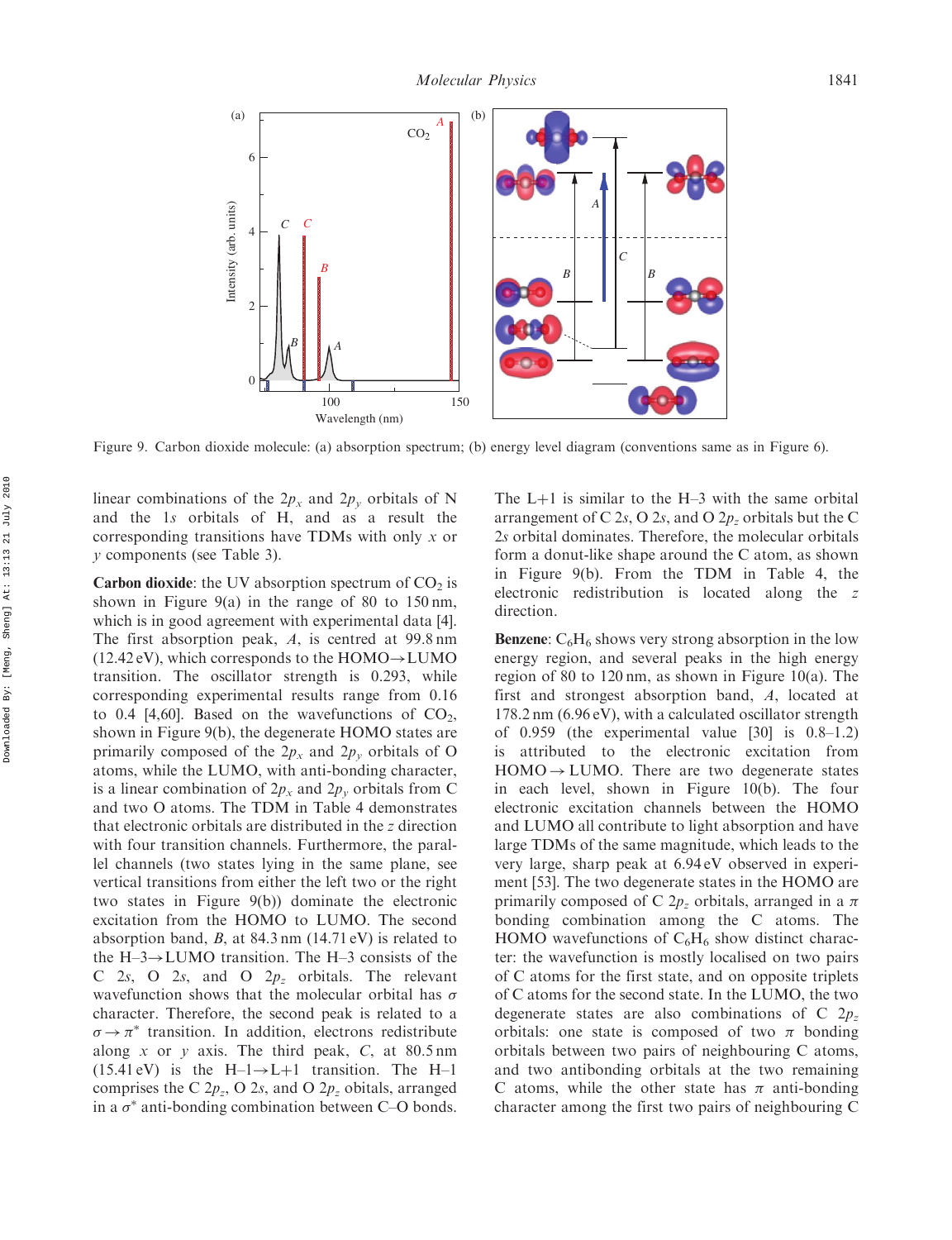

Figure 10. Benzene molecule: (a) absorption spectrum; (b) energy level diagram (conventions same as in Figure 6).

atoms. From the TDM in Table 1, we establish that these electronic transitions of  $C_6H_6$  involve a TDM primarily along either the x or the y direction in the  $x-y$  plane with no z component. A very small absorption peak, B, at  $148.5 \text{ nm}$  (8.35 eV) follows the first band. It is assigned to the  $H-1 \rightarrow LUMO$  transition. The two relevant degenerate states consist of the linear combination of H 1s with C  $2p_x$  and C  $2p_y$  orbitals, respectively. In addition, only two parallel channels (between either the left two or the right two states in Figure 10(b)) in the H-1 $\rightarrow$ LUMO transition are allowed electronic transitions. From Table 1, they are  $n \rightarrow \pi^*$  transitions with a TDM along the z axis with a different sign. In Figure 10(a), the third band, C, at 121.1 nm (10.24 eV), is attributed to the HOMO $\rightarrow$ L+2 transition. The process is similar to the first absorption band, which involves four electronic excitation channels between two degenerate states. However, the atomic orbital arrangements for the  $L+2$  states are different, as shown in Figure 10(b): one comprises the linear combination of C 2s, C  $2p_x$  with H 1s orbitals, while the other has the same linear combination except for containing the C  $2p_y$  instead of the C  $2p_x$  orbitals. The H 1s orbital dominates the higher unoccupied states. In the  $HOMO \rightarrow L+2$  transition, the electronic redistribution is along the z direction ( $\pi \rightarrow n^*$  transitions). The fourth absorption peak, D, is at 113.4 nm  $(11.13 \text{ eV})$ , originating from H-1 $\rightarrow$ L+2 transitions, with four electronic excitation channels. It is similar to the first adsorption peak: electron redistribution is along the x or y axis with the same signs for the two cross-channels and opposite signs for the parallel channels. Our results of the optical absorption spectra

are in good agreement with the experimental values [53]. Beyond these four peaks, other adsorption bands at 11.93, 12.72, 13.02, 13.81 eV, correspond to the experimental peaks at 12.16, 12.50, 13.00, 14.60 eV, respectively. Compared to quantum chemistry calculations, the quality of the spectra calculated by the present approach clearly surpasses the accuracy of Hartree–Fock approximation, and the use of Gaussian basis 6-311G\*\*, reaching an accuracy comparable to spectra obtained with CASPT2 or TDDFT with hybrid functionals (B3LYP and PBE0) and highly converged Gaussian basis-sets for benzene [25,29,30]. This good agreement might be accidental, however, since generally a TDDFT approach is not superior to quantum chemistry methods at the CASPT2 level.

#### 4. Conclusion

We have obtained the optical absorption spectra of a hydrogen-terminated Si nanocluster of diameter 2 nm as well as fifteen representative small molecules, using a TDDFT approach with a self-consistency condition imposed in the time evolution of electronic states. The results for the Si nanoclusters with and without P dopants clearly demonstrate the efficiency of the method for systems containing several hundred atoms, allowing for accurate predictions of the electronic and optical properties of such systems. The results for the molecular optical absorption spectra are in good agreement with experimental values, in what concerns both the position and magnitude of prominent (bright) peaks, indicating a satisfactory performance of the method, and provide detailed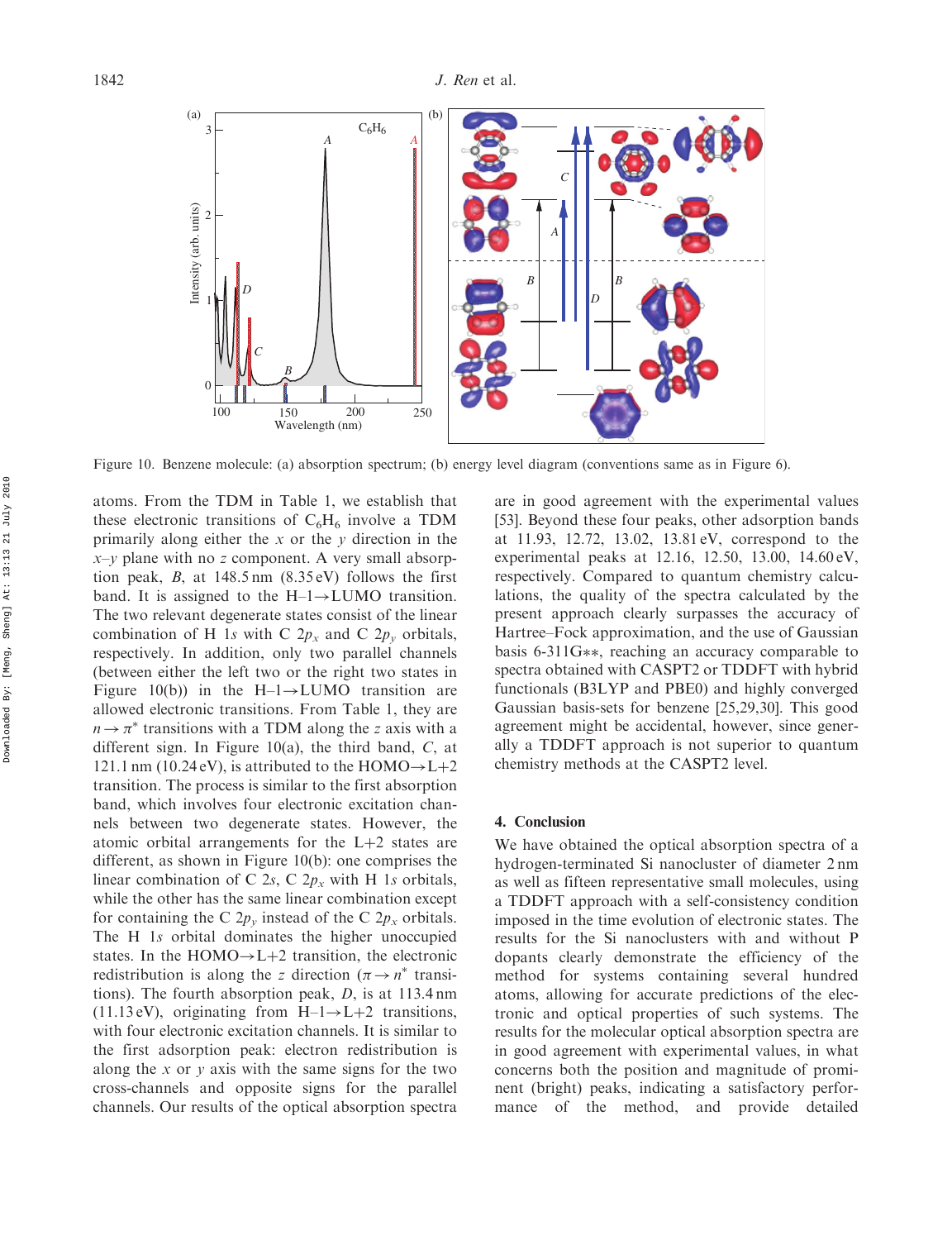information on the different contributions of the relevant electronic state transitions. These results are valuable for molecular recognition, either in an ensemble of molecules in thermal equilibrium, or in cases where the molecules have the same excitation energy but different directional adsorption, assuming that they can be aligned in the electric field. The transition dipole moments of these molecules can also be useful in identifying the molecular orientations in cases where the molecules are aligned in an electrostatic field or on a surface due to the presence of a surface potential.

## Acknowledgements

We thank Dr A. Gali for providing us the coordinates of the  $Si<sub>220</sub>H<sub>144</sub>$  cluster. S.M. acknowledges support from the Hundred-Talent program of CAS.

## Note

All figures can be viewed in colour online.

## References

- [1] N.J. Mason, J.M. Gingell, J.A. Davies, H. Zhao, I.C. Walker and M.R.F. Siggel, J. Phys. B: Atom. Mol. Opt. Phys. 29, 3075 (1996).
- [2] R. Mota, R. Parafita, A. Giuliani, M.-J. Hubin-Franskin, J.M.C. Lourenco, G. Garcia, S.V. Hoffmann, N.J. Mason, P.A. Ribeiro, M. Raposo and P. Limao-Vieira, Chem. Phys. Lett. 416, 152 (2005).
- [3] W.F. Chan, G. Cooper and C.E. Brion, Chem. Phys. 180, 77 (1994).
- [4] W.F. Chan, G. Cooper and C.E. Brion, Chem. Phys. 178, 401 (1993).
- [5] G. Cooper, J.E. Anderson and C.E. Brion, Chem. Phys. 209, 61 (1996).
- [6] F.W. Taylor, Rep. Prog. Phys. **65**, 1 (2002).
- [7] M. Suto and L.C. Lee, J. Chem. Phys. 78, 4515 (1983).
- [8] E.E. Koch and A. Otto, Chem. Phys. Lett. 12, 476 (1972).
- [9] J.A. Pople, R. Seeger and R. Krishnan, Int. J. Quantum Chem. Symp. 11, 149 (1977).
- [10] H.G. Kummel, in Proceedings of the 11th International Conference: Recent Progress in Many-body Theories, edited by R.F. Bishop, T. Brandes, K.A. Gernoth, N.R. Walet, and Y. Xian (World Scientific Publishing, Singapore, 2002), pp. 334–348.
- [11] K. Andersson, P.A. Malmqvist and B.O. Roos, J. Chem. Phys. 96, 1218 (1992).
- [12] N.N. Matsuzawa, A. Ishitani, D.A. Dixon and T. Uda, J. Phys. Chem. 105, 4953 (2001).
- [13] C. Adamo, G.E. Scuseria and V. Barone, J. Chem. Phys. 111, 2889 (1999).
- [14] P. Hohenberg and W. Kohn, Phys. Rev. 136, B864 (1964).
- [15] W. Kohn and L.J. Sham, Phys. Rev. 140, A1133 (1965).
- [16] E. Runge and E.K.U. Gross, Phys. Rev. Lett. 52, 997 (1984).
- [17] M.E. Casida, C. Jamorski, K.C. Casida and D.R. Salahub, J. Chem. Phys. 108, 4439 (1998).
- [18] R.J. Cave, K. Burke and E.W. Castner Jr, J. Phys. Chem. A 106, 9294 (2002).
- [19] K. Burke, J. Werschnik and E.K.U. Gross, J. Chem. Phys. 123, 062206 (2005).
- [20] B.G. Levine, C. Ko, J. Quenneville and T.J. Martinez, Mol. Phys. 104, 1039 (2006).
- [21] M.E. Casida, in Recent Developments and Applications in Density Functional Theory, edited by J.M. Seminario (Elsevier, Amsterdam, 1996).
- [22] N. Santhanamoorthi, K. Senthilkumar and P. Kolandaivel, Mol. Phys. 107, 1629 (2009).
- [23] E. Tapavicza, I. Tavernelli and U. Rothlisberger, Phys. Rev. Lett. 98, 023001 (2007).
- [24] R. Bauernschmitt and R. Ahlrichs, Chem. Phys. Lett. 256, 454 (1996).
- [25] R.E. Stratmann, G.E. Scuseria and M.J. Frisch, J. Chem. Phys. 109, 8218 (1998).
- [26] F. Furche and R. Ahlrichs, J. Chem. Phys. 117, 7433 (2002).
- [27] M. Parac and S. Grimme, Chem. Phys. 292, 11 (2003).
- [28] R. Bauernschmitt, M. Haser, O. Treutler and R. Ahlrichs, Chem. Phys. Lett. 264, 573 (1996).
- [29] S.J.A. van Gisbergen, A. Rosa, G. Ricciardi and E.J. Baerends, J. Chem. Phys. 111, 2499 (1999).
- [30] M. Miura, Y. Aoki and B. Champagne, J. Chem. Phys. 127, 084103 (2007).
- [31] M. Parac and S. Grimme, J. Phys. Chem. A 106, 6844 (2002).
- [32] M.A.L. Marques, C.A. Ullrich, F. Nogueira, A. Rubio, K. Burke and E.K.U. Gross, Time-Dependent Density Functional Theory (Springer, Berlin, 2006).
- [33] K. Yabana and G.F. Bertsch, Phys. Rev. B 54, 4484 (1996).
- [34] O. Sugino and Y. Miyamoto, Phys. Rev. B 59, 2579 (1999).
- [35] A. Castro, M.A.L. Marques and A. Rubio, J. Chem. Phys. 121, 3425 (2004).
- [36] I. Tavernelli, U.F. Rohrig and U. Rothlisberger, Mol. Phys. 103, 963 (2005).
- [37] D. Rocca, R. Gebauer, Y. Saad and S. Baroni, J. Chem. Phys. 128, 154105 (2008).
- [38] M.A.L. Marques, A. Castro, and A. Rubio, The octopus manual. http://www.tddft.org/programs/ octopus/
- [39] C. Hu, O. Sugino and Y. Miyamoto, Phys. Rev. A 74, 032508 (2006).
- [40] J.M. Soler, E. Artacho, J.D. Gale, A. García, J. Junquera, P. Ordejón and D. Sánchez-Portal, J. Phys.: Condens. Matter 14, 2745 (2002).
- [41] N. Troullier and J.L. Martins, Phys. Rev. B 43, 1993 (1991).